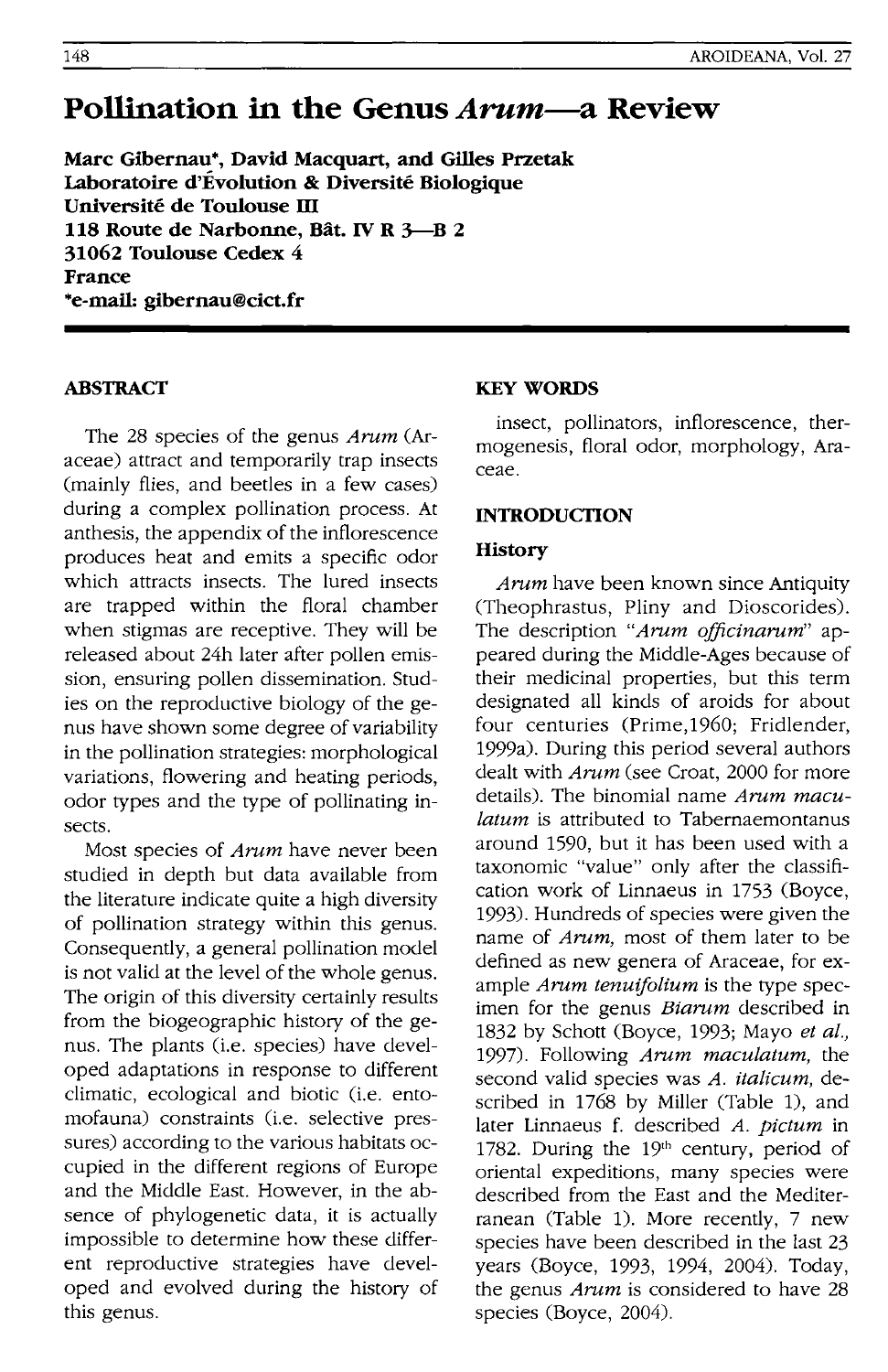| 2004)         |                    |                        |                                              |
|---------------|--------------------|------------------------|----------------------------------------------|
| Date          | <b>Species</b>     | Author                 | Odor                                         |
| 1753          | A. maculatum       | Linnaeus               | Faecal/urine                                 |
| 1768          | A. italicum        | Miller                 | Urine/faecal                                 |
| 1782          | A. pictum          | Linnaeus fil.          | Dung/pungent                                 |
| 1808          | A. orientale*      | Bieberstein            | Dung/urine                                   |
|               |                    |                        | Rotting/fermenting fruit                     |
| 1816          | A. dioscoridis*    | Smith                  | Dung/carrion <sup>1</sup>                    |
|               |                    |                        | Ammonia?                                     |
| 1836          | A. byzantinum      | Blume                  | Urine/putrid <sup>%</sup>                    |
| 1836          | A. jacquemontii    | Blume                  | No perceptible                               |
| 1844          | A. cylindraceum    | Gasparr                | Putrid <sup>23</sup>                         |
| 1845          | A. longispathum    | Reichenbach            | Dung                                         |
| 1853          | A. rupicola        | <b>Boissier</b>        | No perceptible                               |
| 1853          | A. hygrophilum     | <b>Boissier</b>        | No perceptible (sweet <sup>%</sup> )         |
| 1853          | A. palaestinum*    | <b>Boissier</b>        | Rotting/fermenting fruit                     |
|               |                    |                        | Dung/carrion                                 |
| 1853          | A. creticum*       | Boissier & Heldreich   | Sweet-rotting ("Freesia")                    |
|               |                    |                        | Naphthalene mothballs                        |
| 1856          | A. gratum          | Schott                 | Sweet ("pear drops")                         |
| 1857          | A. nigrum          | Schott                 | Dung                                         |
| 1857          | A. elongatum       | Steven                 | Dung                                         |
| 1858          | A. besserianum     | Schott                 | Fermenting fruit <sup>%</sup>                |
| 1859          | A. concinnatum     | Schott                 | Putrid/urine                                 |
| 1877          | A. korolkowii      | Regel                  | No perceptible                               |
| 1912          | A. cyrenaicum      | Hruby                  | Dung                                         |
| 1917          | A. idaeum          | Cousturier & Gandoger  | No perceptible/sweet <sup>%</sup>            |
| 1981          | A. hainesii        | Agnew & Hadac          | ???                                          |
| 1983          | A. euxinum         | Mill                   | No perceptible                               |
| 1983          | A. balansanum      | Mill                   | "Acidic apple"                               |
| 1984          | A. apulum          | Bedalov                | Dung                                         |
| 1987          | A. purpureospathum | Boyce                  | Dung                                         |
| 1994          | A. sintenisii      | Boyce                  | Rotting/fermenting fruit                     |
| 2004          | A. alpinariae      | Boyce                  | Dung <sup>%</sup>                            |
| $\sim$ $\sim$ | $1 - 1$            | $1.1 - 1.00$<br>$\sim$ | $1002$ m $11$<br>$\sim$ $\sim$ $\sim$ $\sim$ |

**Table 1. History of species descriptions for the genus Arum (Boyce, 1993,** 

• Several chemotypes exist each with different odors (Koach, 1985; Feibrun-Dothan, 1986; Boyce 1993; Drummond & Hammond, 1991, 1993).

% Light odor perceptible close to the inflorescence.

<sup>1</sup> Var. *syriacum*: odor not perceptible (Boyce, 1993).

2 As synonym of *A. lucanum:* odor of dung/plasticine (Drummond & Boorman, 2003).

3 As synonym of *A. alpinum:* odor not perceptible (Boyce, 1993).

Interestingly, in parallel with the taxonomic work of species description, there was a progressive discovery of insect pollination. In their 1996 book, Proctor, Yeo & Lack describe the work of Camerarius, Bradley, Miller, Logan and others during the first half of the 18<sup>th</sup> century, when botanists discovered that the *"Farina FecundenS'* produced by the stamens and the stigma were necessary to set seeds, and the first cross hand-pollinations were performed. During the second half of the 18th century biologists such as Dobbs and K61 reuter discovered that insects, and partic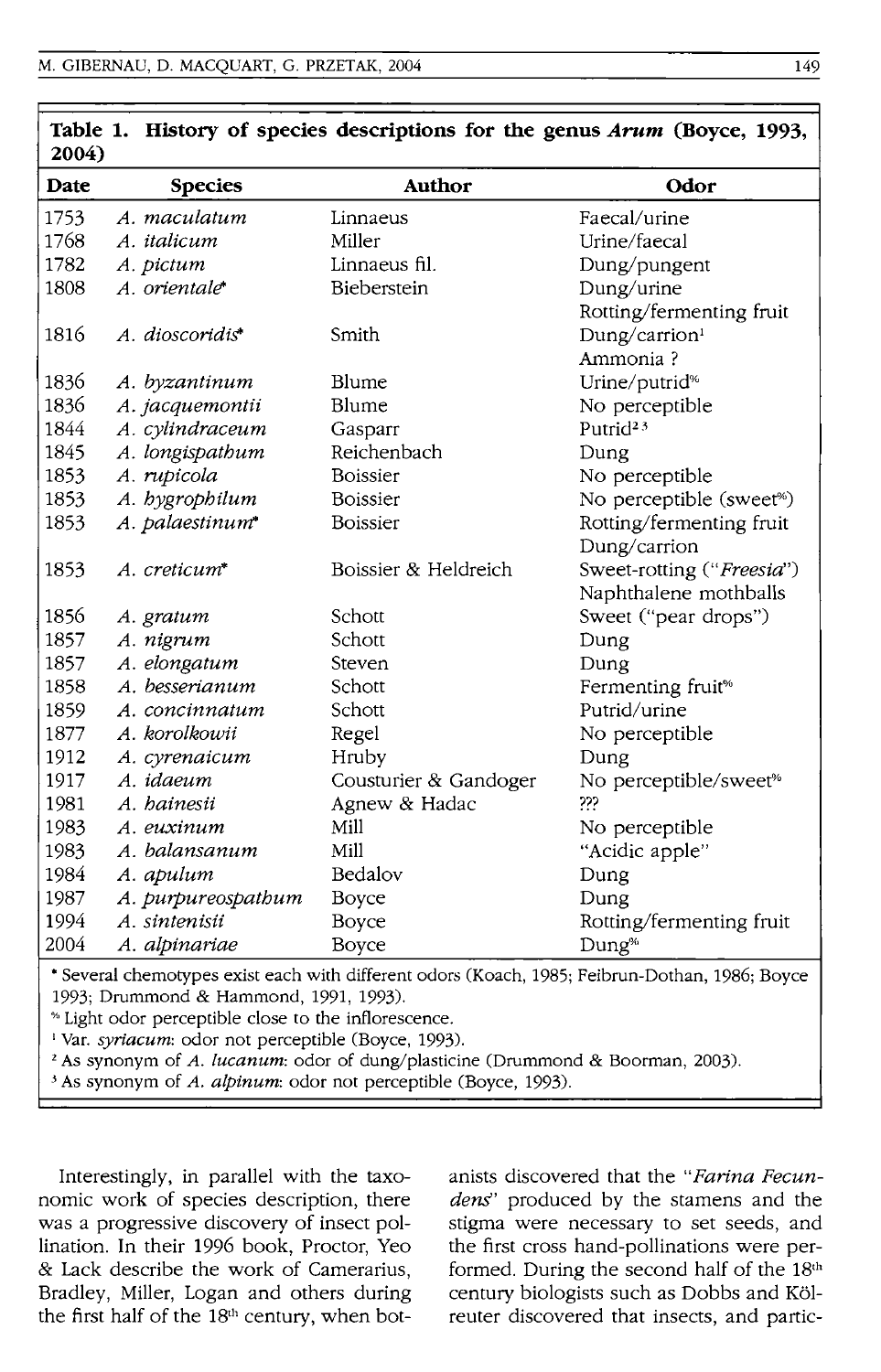ularly bees, visited flowers in search of nectar and incidentally were carrying the *"Farina",* and thus were pollinating agents for numerous flowering plant species (Proctor *et al.,* 1996). During this period, Lamarck (1778) discovered the heat produced by spadices of *Arum italicum.*  Sprengel (1793) produced the first systematic study of insect pollination on about 500 plant species and described several pollination mechanisms, in particular flowers which temporarily trap insects (e.g. *Aristolocbia).* 

Sixty years later (1857-1876), Darwin studied the plant variation and insect pollination systems (particularly self-pollination avoidance) within the frame of his theory of natural selection. At this time, Hildebrand (1867) wrote the first book on floral biology, followed by Delpino (1868) who proposed a flower classification (two volumes) based on different floral types in relation to pollination. Delpino studied numerous pollination mechanisms, including those of *Arum italicum* and in 1870 of *A.*  maculatum. In the same way, Müller (1873) wrote three books on plant-pollinator-insect relationships, describing many pollination mechanisms, including *Arum macutatum.* In 1883, Arcangeli described the pollinating fauna of *Arum italicum*  and in 1886 he studied *Arum pictum.*  Knuth (1898-1905) wrote a handbook (3 volumes) on flower pollination in which *Arum italicum, A. maculatum, A. pictum*  and *A. dioscoridis* are cited. The understanding of the insect trap mechanism was elucidated 40 years later thanks to experimental studies of the pollination of *Arum maculatum* and *A. nigrum* (Schmucker, 1925; Knoll, 1926). These studies showed the role of the appendix, the hairs and the floral chamber in attracting and capturing the insects, and also in seed production. During the last 60 years, only the pollination of *Arum macutatum* has been studied, and this only in England. Nevertheless the genus *Arum* is the most documented among Araceae in relation to pollination (Gibernau, 2003).

#### **The Genus Arum**

The genus *Arum* is composed of 28 species, largely distributed in Europe, North Africa, Middle East and Central Asia (Boyce, 1993; Mayo *et at.,* 1997). It is divided into two sub-genera: the sub-genus *Arum*  which contains all the species except one, *Arum pictum,* which belongs to the subgenus *Gymnomesium* due to the timing of its flowering (autumn instead of spring) and morphological characters of its sterile flowers and leaves.

Many *Arum* species are pollinated, or at least visited, by saprophilous or coprophilous insects, mainly flies and beetles (Boyce, 1993; Kite *et at.,* 1998; Gibernau, *2003). Arum* inflorescences attract and trap the insects by mimicking the odor of their laying site (e.g. decaying organic matter or faeces). Thus the insects are lured by the inflorescence when pollinating and gain no reward from this interaction (Proctor *et at.,* 1996).

# **Inflorescence Morphology**

The morphology of the *Arum* inflorescence is characteristic, made up of a spathe and a spadix. The spathe is the foliar organ around the spadix. The spadix is the central axis bearing the small unisexual flowers.

The spathe is a modified bract. Its basal part forms a tube around the fertile part of the spadix, called the floral chamber, which is closed at its top by hairs derived from sterile male flowers (Barabé et al., 2003). The upper part of the spathe opens at anthesis and looks like a limb above a constriction zone. After pollination, the spathe wraps around the spadix protecting the developing fruit (i.e. the infructescence).

The spadix is divided in two zones, the basal fertile zone where the flowers are located within the floral chamber and the upper sterile zone, the appendix. Within the fertile zone, fertile female flowers (i.e. ovaries) are situated at the bottom, above them are sterile female flowers looking like hairs (i.e. pistillodes), still higher are the fertile male flowers (i.e. stamens), and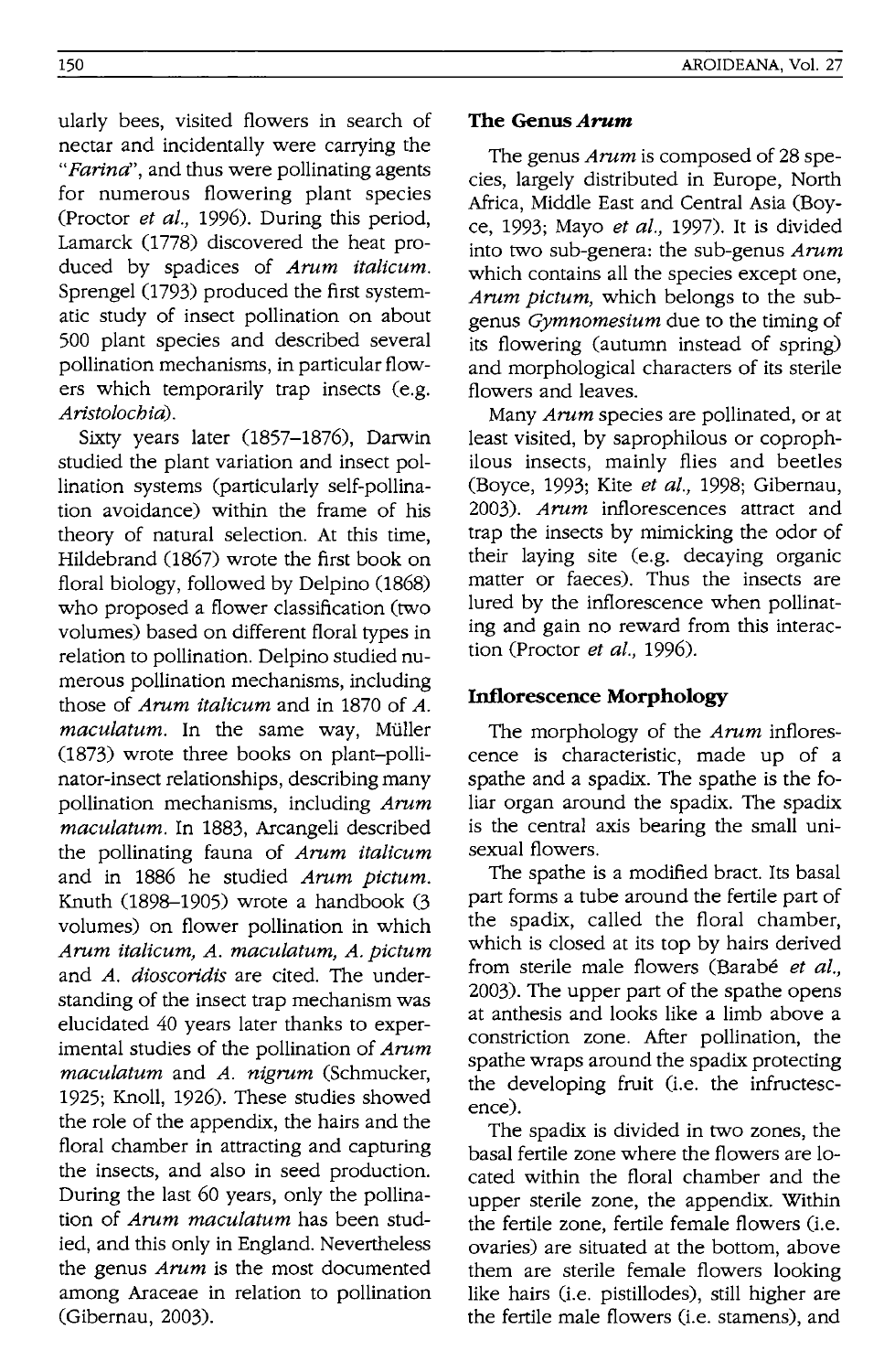#### M. GIBERNAU, D. MACOUART, G. PRZETAK, 2004

finally male sterile flower also looking like hairs (i.e. staminodes). The appendix is a sterile organ situated at the apex of the spadix. It can develop heat and emits the volatile compounds attracting the pollinating insects. In *Arum italicum*, the longer the appendix, the more insects it will attract (Mendez & Obeso, 1992), and the higher will be the number of fruits initiated (Mendez & Diaz, 2001). In *A. maeulatwn,*  if the appendix is removed, few *Psyehoda*  are caught and only 20% of the inflorescences are visited (Lack & Diaz, 1991). The same result had been found in inflorescences of *A. hygrophilum* with no appendix (Koach, 1985). The appendix loss (i.e. by predation) diminishes the fruit and seed productions in A. *italleum* and *A. maeulatum* (Lack & Diaz, 1991; Mendez & Obeso, 1992). On the other hand, the appendix is not absolutely necessary since 40% of the *A. italieum* with no appendix produce seeds (Mendez & Obeso, 1992), and in *A. maculatum*, inflorescences still produce a reduced seed set (Lamb, 1956; Lack & Diaz, 1991).

#### **Cryptic and Flag Species**

Boyce (1993) distinguished two inflorescence types within the genus *Arum*. The species in which the inflorescence is borne on a short peduncle and in this way is situated amid or below the leaves, are called "cryptic" species. On the other hand, species where the inflorescences are above the leaf level at the end of long peduncles are called "flag" species. We will see later that these two kinds of species have different reproductive biology. Among the most studied species, *Arum macula tum, A. italicum, A. dioscoridis, A. palaestinum,* and *A. idaeum* are all "cryptic" species, while *Arum rupicola*, *A. bygmphilum* and *A. cretieum* are "flag" species.

#### **POLLINATION CYCLE**

#### **Cycle Steps**

*Arum* inflorescences are protogynous: the period of stigma receptivity (female



Fig. 1. Thermogenic pattern on *Arum maeulatum* and *A. italicum* with four periods of heat. Two heating events occur before the spathe unfolding by the male flowers  $(D - 1 & D)$ , another on the first day of anthesis by the appendix (D evening), and the last on the second day of anthesis, again by the male flowers  $(D +$ 1).

phase) starts and finishes before pollen liberation (male phase). This trait implies that inflorescences cannot self-pollinate (i.e. with their own pollen). Insects are trapped within the floral chamber during the time between the two sexual phases

Each inflorescence produces four periods of heat during anthesis (Fig. 1). The first two are due to the male flowers. The first occurs on the day before the spathe o pens (Albre *et al.,* 2003), the second on the day of the spathe opening (Skubatz *et al.,* 1990; Bermadinger-Stabentheiner & Stabentheiner, 1995). A temperature increase is perceptible at 9 A.M., several hours before the opening of the inflorescence in *A. italicum* (Arcangeli, 1886). These two heating events are not related to insect attraction but may rather be involved in the actual unfolding of the spathe (Fig. 1).

On the day of spathe opening, a third heating event occurs during the evening, but it is produced by the appendix (Fig. 1). This heating event is related to the phase of insect attraction and enhances the volatilisation of the odoriferous volatile compounds (Knoll, 1926; Bermadinger-Stabentheiner & Stabentheiner, 1995; Kite, 1995). Insects are mainly attracted by the scent, and visual cues of the spadix con-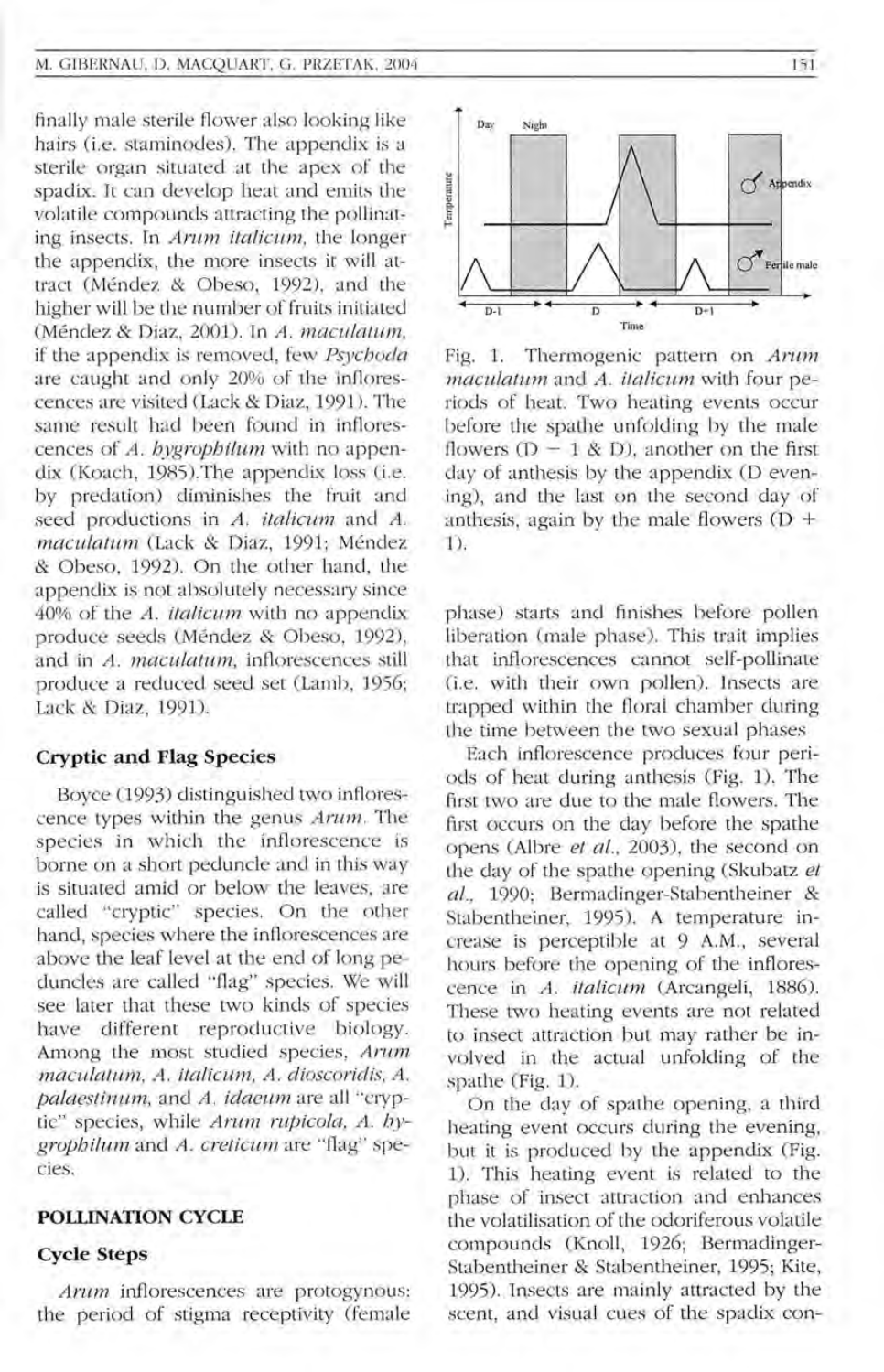

Fig 2. Biological cycle of *Psychoda* midges (left side of the vertical line), pollination of *Arum* cycle with capture of lured midges (right side of the vertical line).

trast against the spathe are secondary (Knoll, 1926; Lamb, 1956; Prime, 1960; Lack & Diaz, 1991; Kite *et al.,* 1998). Once attracted, the insects fall or enter into the floral chamber where they are trapped (Fig. 2). The upper hairs, which are modified sterile male flowers, located at the entrance of the floral chamber, are supposed to prevent the insects from escaping out and "huge" invertebrates from entering in, and/or to reduce light entrance (Knoll 1926; Dormer, 1960; Lack & Diaz, 1991; Fridlender, 1999b). Large dung flies have been observed to alight on the spadix of *A. maculatum* and *A. nigrum,* but not go further down (Church, 1908; Knoll, 1926; Dormer, 1960).

During their stay in the floral chamber, insects may deposit pollen on the stigma, if they already carry some. Female flowers are receptive at this time and their stigmas have a drop of secretion, enhancing pollen collection. The conditions within the floral chamber allow the insect to survive until the male phase on the next day when pollen release occurs. The chamber wall is constituted of a spongy mesophyll (i.e. loosely packed cells) coupled with numerous stomata on the external wall surface (Knoll, 1926; Beck, 1983; Bermadinger-Stabentheiner & Stabentheiner, 1995). This structure of the wall tissue may facilitate the oxygen transfer necessary for insect respiration, but also may be of value to respiration of the male flowers of the spadix during heating events, particularly when the spathe is still closed. Moreover, in particular dry conditions, the relative humidity of the floral chamber can remain high independent of the external conditions (Knoll, 1926). In Israel, the mortality of *Psychoda cinerea,* pollinator of *A. hygrophilum,* is limited thanks to the humidity of the floral chamber, thus this may be of adaptive value in arid habitats (Koach, 1985).

During the second day of anthesis, the fourth heat event is produced by the sta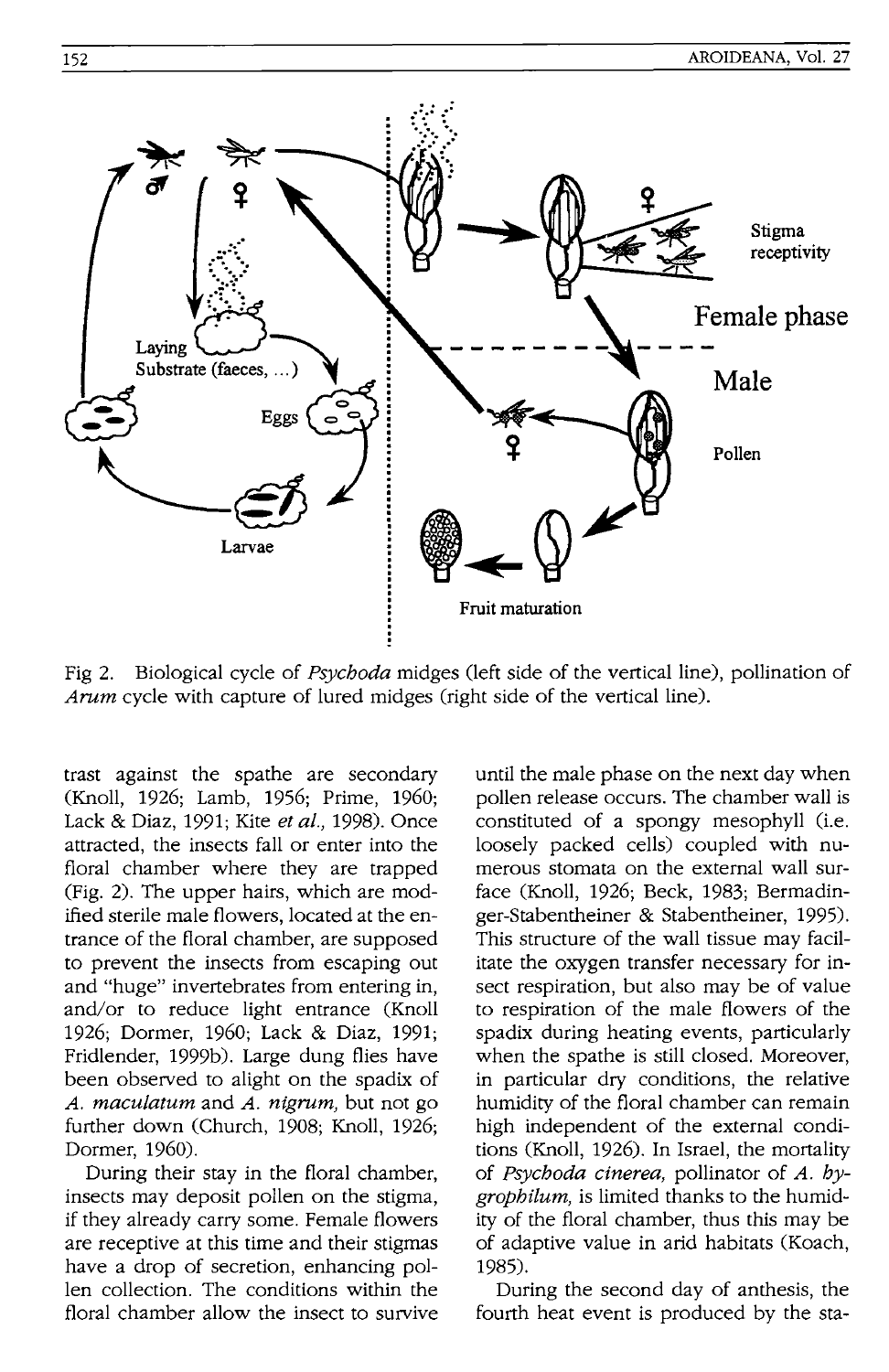mens (Fig. 1) and may be related to the anther opening and pollen release (Bermadinger-Stabentheiner & Stabentheiner, 1995; Albre *et al.,* 2003). At this stage, the cells of the appendix, the epidermis of the floral chamber and the spadix are no longer turgid and slippery, and the hairs have wilted. Insects are able to walk up the floral chamber and to escape loaded with pollen (Knoll, 1926; Prime, 1960; Beck, 1983; Bermadinger-Stabentheiner & Stabentheiner, 1995). If these insects are captured again by a female stage inflorescence, they may deposit pollen on the receptive stigma, but the insect capture must occur in the two days following their escape, as *Arum* pollen quickly loses its viability (Gibernau *et al.,* 2003). In *A. maculatum,* about 25% of the *Psychoda* captured are attracted for the first time and thus carry no pollen (Lack & Diaz, 1991). Moreover, a *Psychoda* can only visit one inflorescence on a given day because of the trap mechanism. Thus, an inflorescence must attract a maximum of insects in order to have a high probability of pollination and thus set seed, and consequently will have a "good" pollen dissemination on the following day. On the other hand, the fruiting success of *A. maculatum* did not appear to be related to the number of insects trapped, as if just one midge carrying pollen was necessary for a full fruit set (Lack & Diaz, 1991).

#### **The Pollinators**

Pollinators are documented for 15 species in their natural habitats, about half the genus, plus three species in culture out of their distribution (Table 2). *Arum* species are mainly pollinated and visited by flies: *Nematocera* (Psychodidae, Ceratopogonidae, Chironomidae) and also *Brachycera*  (Sphaerocerldae, Drosophilidae, Scatophagidae). Visiting insects can also be beetles (Staphylinidae, Bruchideae, Scarabaeideae) for a few species (Table 2).

Except for four species, namely *A. maculatum, A. italicum, A. nigrum* and *A. hygrophilum,* data on pollination are actually observations or samples of insects captured in the floral chamber, which are not necessarily efficient pollinators (Gibernau, 2003). For example *Arum maculatum* inflorescences captured many insect species, 56 recorded in Germany and at least 13 in England but the main pollinator is only *Psychoda phalaenoides* (Grensted, 1947; Beck, 1983; Diaz & Kite, 2002). In the same way in *A. italicum,* at least 9 insect species are captured but only two are efficient pollinators and two others may be opportunist secondary pollinators (Albre *et al.,* 2003). In Crete, at least 21 species of insects visited inflorescences of *A. creticum,* but only the bruchid beetles (5 species) seemed to be active enough and coated with enough pollen to be pollinators (Drummond & Hammond, 1993). The larger scarabs were coated with much more pollen, but remained quiescent at the bottom of the spathes (Drummond & Hammond, 1993). In *A. nigrum,* 50 species of insect are attracted by the inflorescences but only 4-5 species may be efficient pollinators (Knoll, 1926).

#### **Thermogenesis**

This question has been reviewed by Bay (995): in summary the thermogenic process is triggered by the alternation of light and dark, which stimulates the primordia of the male flowers. As a result, the male flowers produce salicylic acid, which act as a calorigen hormone by stimulating thermogenic reactions. In *Arum,* there are two spadix zones (the male flowers and the appendix) which produce heat at different moments of anthesis. In summary (see the previous section "cycle step"), the thermogenic pattern in *Arum* is tetraphasic (Fig. 1). Two heating events occur before the spathe unfolding, by the male flowers, another on the first day of anthesis by the appendix, and the last on the second day of anthesis, again by the male flowers.

If temperature increases have been observed in many *Arum* species, in fact few actual temperature measurements are available. The heat production by the appendix appears to be the most spectular of the four heating events. In *A. italicum*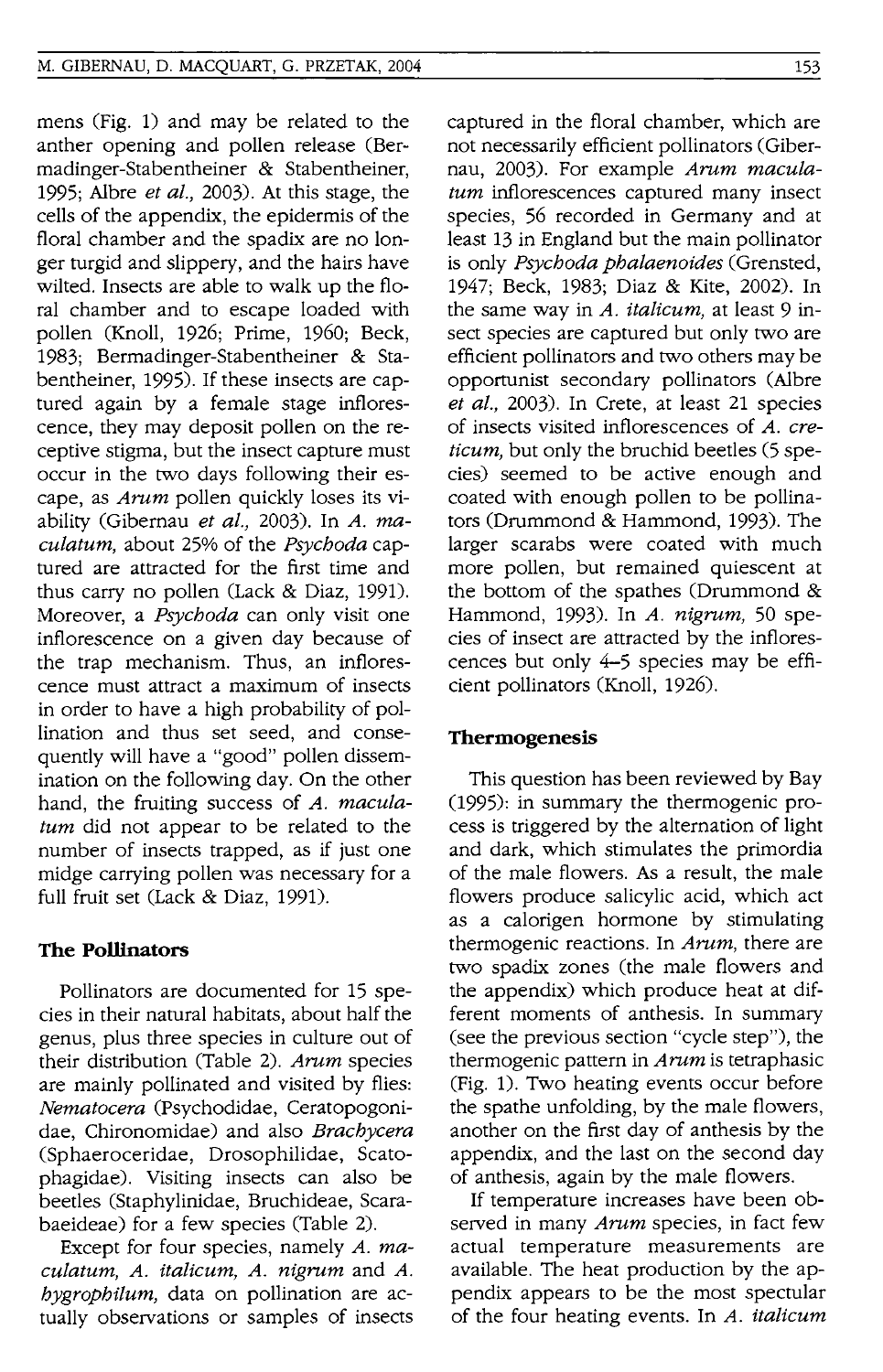| * plants in culture out of their natural distribution area. |            |                                                                                                                   |  |  |  |
|-------------------------------------------------------------|------------|-------------------------------------------------------------------------------------------------------------------|--|--|--|
| <b>Species</b>                                              | Country    | Main pollinators                                                                                                  |  |  |  |
| A. maculatum                                                | England    | Psychoda phalaenoides, P. grisescens, P.<br>brevicornis Smitt pratorum (Piophila<br><i>vulgaris</i> )             |  |  |  |
| A. maculatum                                                | Germany    | Psychoda phalaenoides, P. grisescens                                                                              |  |  |  |
| A. italicum neglectum                                       | England    | Psychoda phalaenoides, Smittia pratorum                                                                           |  |  |  |
| A. italicum italicum                                        | England    | Psychoda phalaenoides, P. grisescens                                                                              |  |  |  |
| A. italicum italicum                                        | Italy      | Psychoda nervosa, Limosina pygmaea,<br>Ceratopog pictellum, Chironomus byssi-<br>nus, Drosophila funebris         |  |  |  |
| A. italicum italicum                                        | France     | Psychoda crassipenis, P. pusilla                                                                                  |  |  |  |
| A. italicum <sup>*</sup>                                    | Israel*    | Psychoda cinerea                                                                                                  |  |  |  |
| A. pictum                                                   | Italy      | Sphaerocera equinus, Aphodius melanos-<br>tictus                                                                  |  |  |  |
| A. orientale (named petteri)                                | Yugoslavia | Coproica ferruginata, Spelobia clunipes                                                                           |  |  |  |
| A. orientale                                                | Cyprus     | Atheta trinotata, Atheta sp $(\Gamma)$ , Drosophila<br>subobscura $(=)$ , busckii $(=)$ , D. hydei<br>$(=)$       |  |  |  |
| A. dioscoridis                                              | Turkey     | Anotylus clypeonitens, A. inustus, Atheta<br>atramentaria                                                         |  |  |  |
| A. dioscoridis                                              | Cyprus     | Coproica vagans, C. ferruginata, Anotylus<br>inustus                                                              |  |  |  |
| A. dioscoridis                                              | Lebanon    | Scatophaga stercoraria, S. maculipes, Phi-<br>lontbu intermedius, Oxytelus sculptura-<br>tus, Onthophagus ovatus, |  |  |  |
| A. dioscoridis                                              | Israel     | Sphaeroceridae, Staphylinidae, Scarabaei-<br>deae                                                                 |  |  |  |
| A. dioscoridis*                                             | England*   | Dung insects                                                                                                      |  |  |  |
| A. concinnatum                                              | Crete      | Coproica ferruginata, Spelobia sp., Anoty-<br>lus inustus, Athe coriaria                                          |  |  |  |
| A. concinnatum*                                             | England*   | Psychoda phalaenoides, Smittia sp.                                                                                |  |  |  |
| A. nigrum                                                   | Croatia    | Aphodius tristis, Sphaerocera subsultans,<br>S. pusilla, equinus Coprophila pusilla                               |  |  |  |
| A. creticum                                                 | Crete      | Bruchidius spp., Tropinota hirta, Aplo-<br>cnemus spp. Heteroptera, Melyridae                                     |  |  |  |
| A. idaeum                                                   | Crete      | Bruchidae, Melyridae, Mordellidae Heter-<br>optera                                                                |  |  |  |
| A. rupicola (named elonga-<br>tum)                          | Israel     | Culicoides circumscriptus, C. cataneii                                                                            |  |  |  |
| A. rupicola (named cono-<br>phalloides)*                    | Austria*   | Culicoides aricola, Odagmia ornata                                                                                |  |  |  |
| A. rupicola*                                                | England*   | Culicoides brunnicans, C. vexans, C.<br>punctatus, C. pulicaris                                                   |  |  |  |
| A. hygrophilum                                              | Israel     | Psychoda cinerea $(\Gamma)$ , Tinearia alternata<br>(T)                                                           |  |  |  |
| A. hygrophilum                                              | Lebanon    | Sciria advena                                                                                                     |  |  |  |

**Table 2. Major insect taxa found in inflorescences of different species of Arum (in bold most abundant taxa). Unless noted, the insects are mainly fe**males. (=) indicates that caught insects are about half males and half females.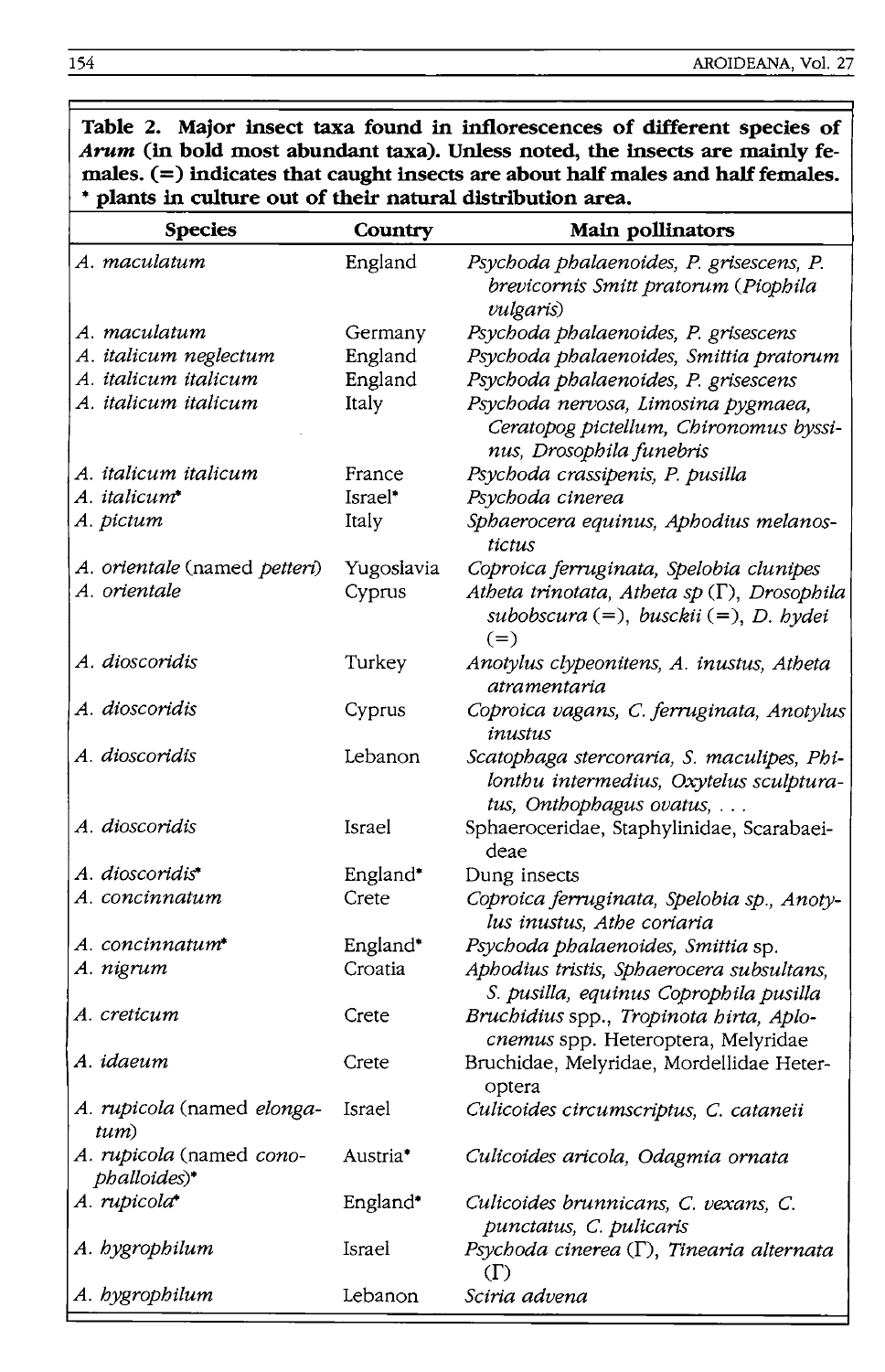| Table 2. Continued.                                                                               |          |                                                                                                           |  |  |  |
|---------------------------------------------------------------------------------------------------|----------|-----------------------------------------------------------------------------------------------------------|--|--|--|
| <b>Species</b>                                                                                    | Country  | Main pollinators                                                                                          |  |  |  |
| A. jacquemontit                                                                                   | England* | Culicoides brunnicans, C. obsoletus, Simu-<br>lium ornatum                                                |  |  |  |
| A. palaestinum <sup>1</sup>                                                                       | Israel   | Drosophila phalerata $(=)$ , D. immigrans<br>$(=), D. by dei (=), melanogaster (=), D.$<br>simulans $(=)$ |  |  |  |
| A. palaestinum <sup>2</sup>                                                                       | Israel   | Flies & beetles                                                                                           |  |  |  |
| A. purpureospathum*                                                                               | England* | Copromyza equina, Smittia sp., C. similes,<br>P. phalaenoides                                             |  |  |  |
| A. gratum                                                                                         | Turkey   | Psychodidae                                                                                               |  |  |  |
| A. apulum                                                                                         | Italy    | Sphaeroceridae, Chironomidae                                                                              |  |  |  |
| A. apulum*                                                                                        | England* | Psychodidae, Chironomidae, Sphaeroceri-<br>dae                                                            |  |  |  |
| A. cylindraceum* (named<br>lucanum)                                                               | England* | Psychodidae, Culicidae                                                                                    |  |  |  |
| A. cyrenaicum*                                                                                    | England* | Nematocera                                                                                                |  |  |  |
| A. euxinum                                                                                        | Turkey   | Psychodidae, Sphaeroceridae                                                                               |  |  |  |
| <sup>1</sup> Ecotype with fermenting fruit odor.<br><sup>2</sup> Ecotype with dung/carrion scent. |          |                                                                                                           |  |  |  |

and *A. maculatum,* the appendix becomes as much as 15-25°C warmer than the surrounding air (Lamarck, 1783; Kraus, 1882; Arcangeli, 1886; Church 1908; Prime, 1960; Skubatz *et al.,* 1990; Bermadinger-Stabentheiner & Stabentheiner, 1995; Albre *et al.,* 2003). During anthesis, and particularly during the heat production by male flowers, the floral chamber of *A. italicum*  and *A. maculatum* is about I-3°C warmer than the external air (Church, 1908; Sowter, 1949; Prime, 1960; Bermadinger-Stabentheiner & Stabentheiner, 1995; Albre *et al.,* 2003).

Apart from *A. italicum* and *A. maculatum,* incomplete data are available for a few species. In *Arum rupicola,* the spadix maintained a temperature of around 40°C, about 15-20°C above ambient air from 17h to 23h and then began to fall (Koach, 1985; Drummond & Hammond, 1993). In *A. jacquemontii,* the spadix temperature was 36.4°C at 18h 40 compared to an ambient of 15.2°C and gave no discernible odor (Drummond & Hammond, 1993). *Arum palaestinum* and *A. creticum* are weakly thermogenic with just a few degrees above ambient (Koach, 1985; Skubatz *et al.,* 1990). By contrast, male flowers and the appendix of *A. dioscoridis* are highly thermogenic, 9-10°C above ambient, some spadix part reaching 40°C (Koach, 1985; Skubatz *et al., 1990).* 

The hypothesis of pollinator attraction by the heat production has been tested in *Arum nigrum.* Heated artificial inflorescences did not capture significant number of pollinating insects, whereas artificial inflorescences with a smell were attractive (Knoll, 1926 ; Dormer, 1960). A second experiment on *Psychoda phalaenoides,* the main pollinator of *Arum maculatum,* was performed more recently. Glass tubes 10°C warmer than ambient air simulated warm inflorescences, but no insects were attracted (Kite *et al., 1998).* 

Thus, the main role of the thermogenic process (at least for the appendix) appears to be the dispersion in the air of the scented compounds, rather than to attract the insects because of the warmth. In addition, the thermogenic activities of the male flowers are not linked with pollinator attraction, but may be related to spathe unfolding, physiological processes such as pollen maturation, insect warming or pol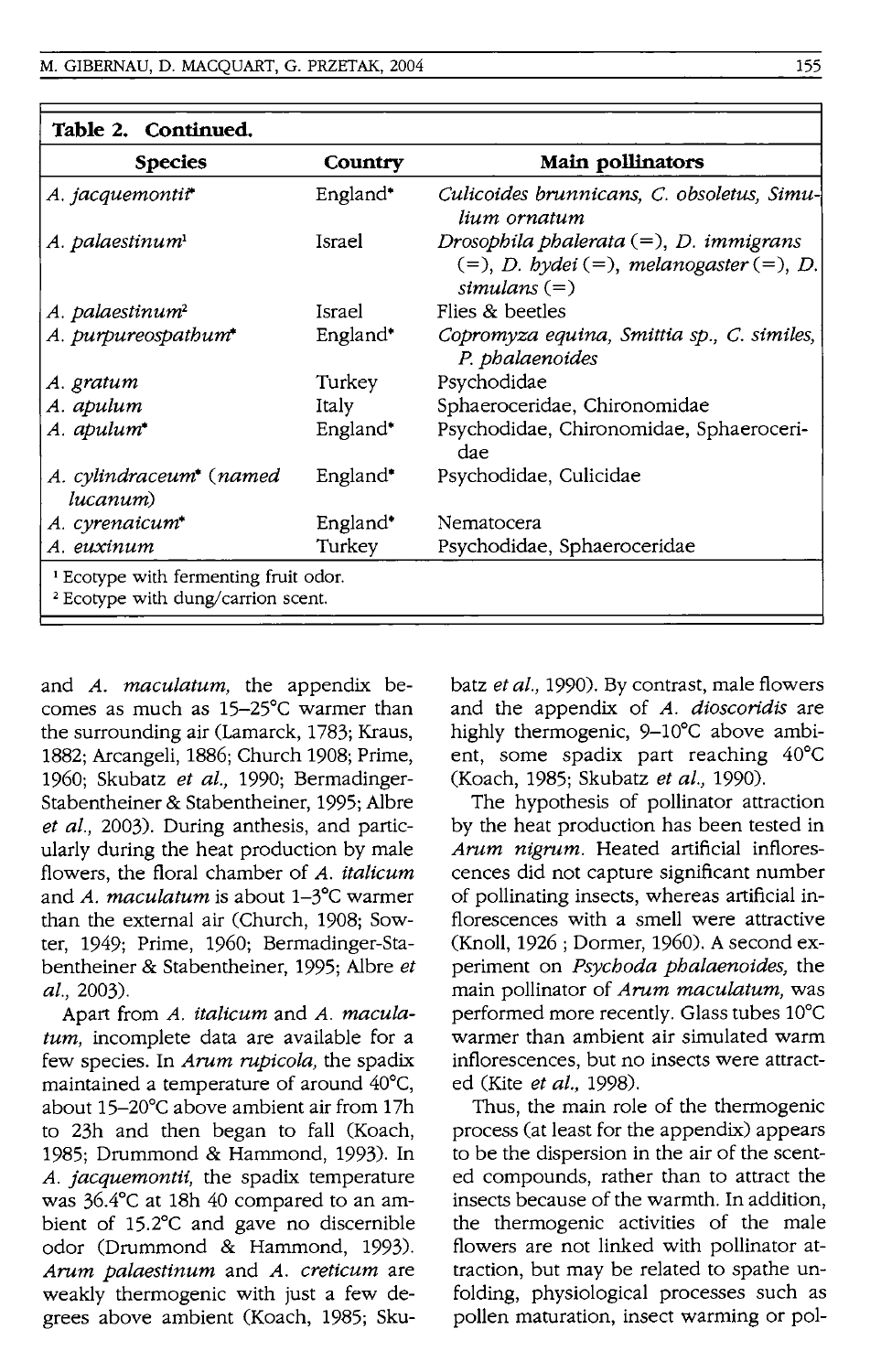len release (Barabe *et al.,* 2002; Albre *et al., 2003).* 

## **VARIATIONS IN THE REPRODUCTION BIOLOGY**

According to the species of *Arum,* differences in the pollination mechanism are of greater or lesser importance. Those differences are related to the inflorescence morphology, the thermogenesis, the inflorescence odor, the type of pollinators but these variations may also occur within a species. The geographical variation in A. *maculatum* is a well known, for example, in the presence of spots, the plant size, dextral/sinestral spathes or the yellow appendices, even if there is not always a "logical" pattern (Prime, 1960).

#### **Modes of Capture**

Differences exist in the capture method between *Arum maculatum* and *A. nigrum*  (Knoll, 1926; Dormer, 1960; Boyce, 1993). Both species attract several different insects including *Psychoda,* but these insects do not behave similarly. In *A. maculatum,*  insects fly in a spiral around the appendix and the spadix and then land on the spadix or the staminodes (hair modified male sterile flowers), before they walk down into the floral chamber. In *A. nigrum,* on the other hand, pollinators try to land on the spathe which is slippery due to oily secretions, and fall down into the floral chamber.

Insects are hypothesized to remain captured in the floral chamber of *A. nigrum*  for three reasons (Knoll, 1926):

- The upper part of the floral chamber and the spadix epidermis are slippery preventing insects from walking upwards the exit.
- The insects do not try to fly because the volume of the floral chamber is not sufficiently large to stimulate flying behaviour.
- The main light source coming from below and the insects being positively light sensitive, they might remain near the lower part of the floral chamber

(where the female flowers are located). In fact, this is because the floral chamber wall is bicoloured: dark purple in its upper part (opaque) and pale green (translucent) in its lower part. This floral chamber wall characteristic is also observed in *A. orientale, A. rupicola, A. purpureospathum* and *A. elongatum,*  but not in *A. maculatum, A. italicum, A. concinnatum* or *A. cylindraceum.* 

*Arum creticum* and *A. idaeum,* two closely related species native to Crete, are the only species with no hairs blocking the entrance of the floral chamber (Boyce, 1993). Interestingly, *A. idaeum* and *A. creticum* have similar, if not the same, pollinators; and are the only *Arum* species to be pollinated principally by beetles (Drummond & Hammond, 1993; Drummond & Boorman, 2003). This lack of "closing hairs" may be related to the pollinators. Beetles are relatively strong insects, able to sneak in through small openings thanks to their smooth body and such hairs would be, in fact, inefficient in holding them. Interestingly, *A. diosocoridis,* in Lebanon, is mainly visited by 7 species of beetles and two species of flies *(Scatophaga).* All the beetles were able to move easily up and down from the floral chamber, only the *Scatophaga* flies seemed to be held inside the floral chamber by the hairs (modified sterile flowers) (Kullenberg, 1953).

It has been suggested that in general the pollinating insects collect the stigma secretion and from this get some kind of food (Prime, 1960). But Lack & Diaz (1991) stated that such behaviour was never observed in *Psychoda phalaenoides,* pollinator of *Arum maculatum.* These authors suggest that the stigmatic secretions were not nectar (i.e. produced to feed the insects) but a fluid favourable for the adherence and the germination of the pollen. Moreover, such secretion is produced on the second day of anthesis even if female flowers are no longer receptive and, by getting onto the trapped insects, may enhance pollen adhesion to their bodies (Lack & Diaz, 1991). However, in *A. itali-*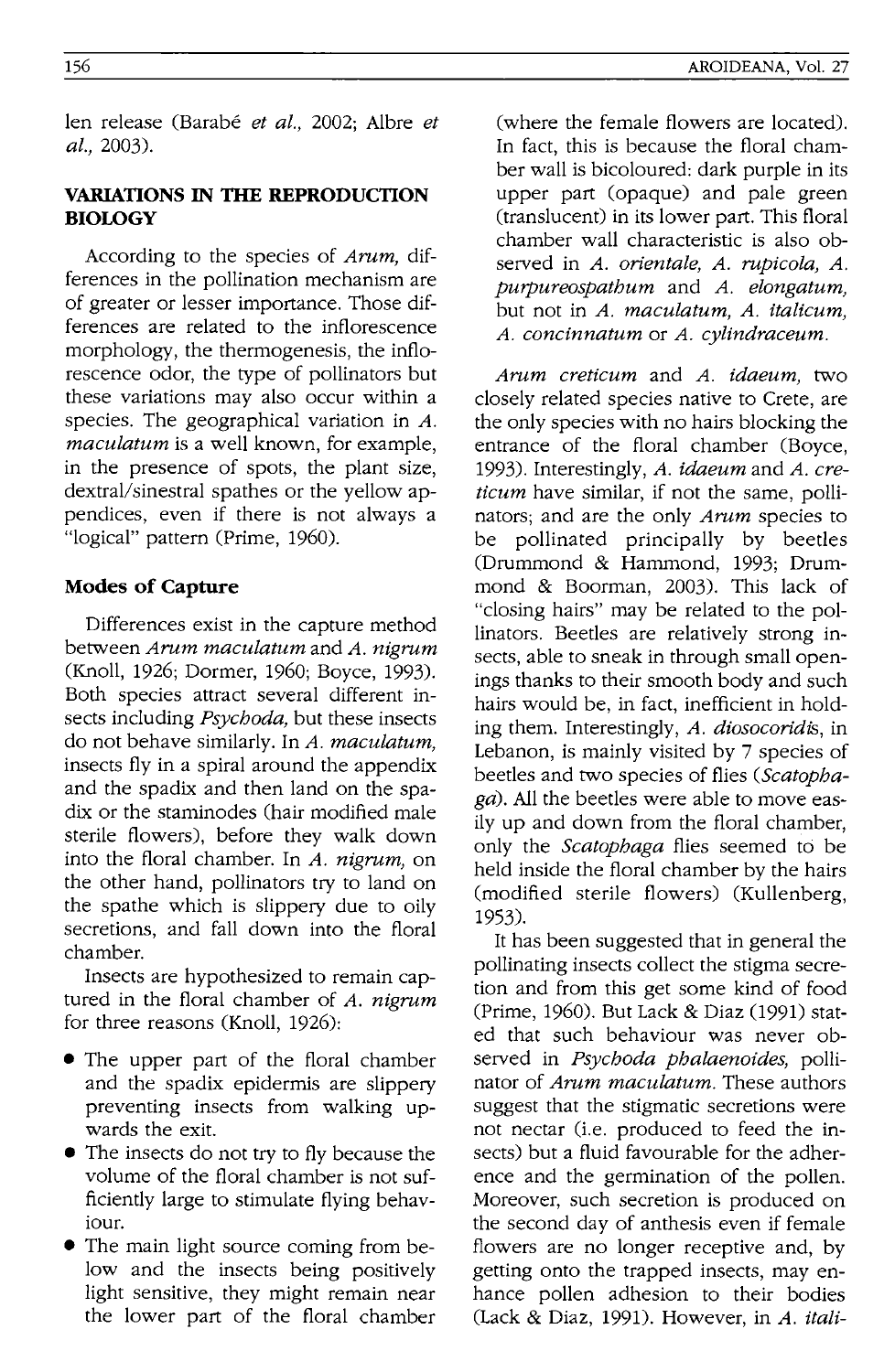*cum,* the stigmas are devoid of such secretion during the second day of anthesis (Albre *et al.,* 2003). In any case, it has been suggested that *Psychoda* species are not known to feed during their short adult life (Withers cited in Lack & Diaz, 1991), which is up to 7 days for *P. phalaenoides*  (Prime 1960; Withers, 1988), and about 5 days for *P. cinerea, P. trinodulosa* and *P. parthenogenetica* (Lachmann *et al., 2000).*  It is worth noting that adult *P. trinodulosa*  died when deprived of sugary water whereas *P. cinerea* and *P. parthenogenetica* survived but had a lesser reproductive success (Lachmann *et al.,* 2000). In *Arum hygrophilum,* the stigmatic fluid helps the pollinators *(Psychoda cinerea)* to survive longer when in the floral chamber (Koach, 1985). This fluid may help in maintaining a humidity rate appropriate for the insects and also represent a food source. *Psychoda cinerea* fed with an aqueous solution (5% sucrose) which is similar in composition to the stigmatic fluid, survive twice as long as those fed with only water (Koach, 1985). In comparison, the fluid produced by stigmas from *A. maculatum,* had a concentration of sucrose equivalent of 9-12.5%, which was slightly more concentrated than 8% sucrose equivalent of the fluid exuded from the phloem of cut stems (Lack & Diaz, 1991). Finally, during the rearing of *Psychoda* captured in inflorescences of *Arum italicum,* the individuals were regularly observed to feed on 5% sugary water (Albre, pers. comm.).

# **Reproduction**

The reproductive system has been intensively studied in only two species, namely *A. maculatum* and *A. italicum.*  The reproductive success depends on the flowering and pollination contexts: number of individuals, their density, the weather, the phenology, the pollinator abundance (Ollerton & Diaz, 1999; Méndez & Diaz, 2001). Inflorescences which opened on days with no other inflorescences already open (i.e. potential pollen donors) have a probability up to 45% lower to fructify than inflorescences which opened on days with inflorescences already open (Méndez & Diaz, 2001). In the same way, it appears that *A. maculatum* flowering at the beginning or the end of the flowering period, when few other inflorescences are open, have a lower probability to fructify than those flowering at the flowering peak (Ollerton & Diaz, 1999). Consequently, selection tends to synchronize flowering in *A. maculatum,* but the "mean" date fluctuates every year due to variable weather conditions (Ollerton & Diaz, 1999). In a year with "good" weather conditions, flowering of *A. maculatum* is generally synchronised with *Psychoda* flight abundance and a high fruit set occurs; whereas with "bad" weather the flowering may be delayed, the *Psychoda* flight activity reduced and few fruits are produced (Kite *et al.,* 1998). Hence, the reproductive success of *A. maculatum* and *A. italicum* appears to be pollen and pollinator limited.

The flowering phenology is unimodal (Le. a peak) in *A. italicum* and in *A. maculatum,* with inflorescences lasting a few days (i.e. anthesis of about 24h) and withering quickly after anthesis (Méndez & Obeso, 1992; Ollerton & Diaz, 1999; Méndez & Diaz, 2001). Two exceptions are known for which inflorescences do not fade and wither rapidly, but retain their fresh appearance for several days after the spathe fully opened: about 7 days in *A. creticum* (Drummond & Hammond, 1993) and 9-10 days in *A. hygrophilum* (Koach, 1985). Once again, a long inflorescence duration in *A. creticum* may be related to beetle pollination.

In *A. italicum,* it has been shown that the sexual reproduction has a somatic cost, as tubers of reproductive plants grow 30% less than non-reproductive plants. This cost can be lower by temporal coincidence between leaves and inflorescences/infructescences (Mendez, 1999). *Arum italicum* with tubers lighter than 2.5g do not reproduce, whereas those with a tuber over 109 will reproduce each year (Mendez & Obeso, 1993). In *A. maculatum,* a size factor also exists since the tuber will not flower until they reach a weight of approximately 109 (Prime, 1960). When its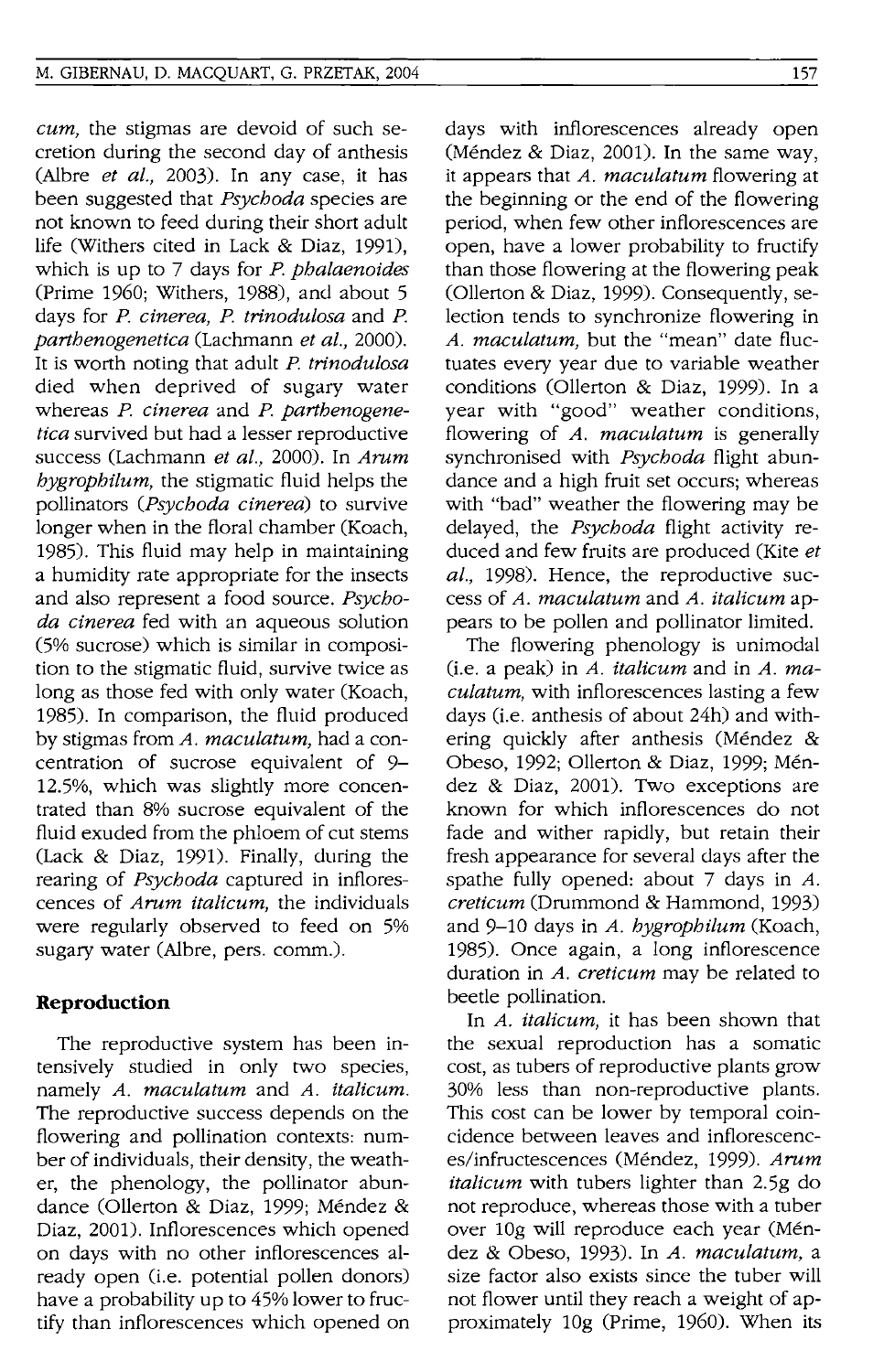vigour increases (i.e. the mass), a plant tends to produce more inflorescences which are bigger and bear more flowers (Méndez & Obeso, 1993; Méndez, 1998). An individual of *A. italicum* with several inflorescences has a higher probability to fructify than plants with only one inflorescence (Méndez & Obeso, 1992; Méndez & Diaz, 2001). In the same way, the inflorescence size (i.e. mass) is positively related to the size of the appendix and the numbers of flowers (Méndez, 1998; Méndez, 2001). On the other hand, the rank of development of the inflorescence (e.g. order of inflorescence appearance) appears to be important, since inflorescences with a higher rank (e.g. second or third inflorescences) tend to be smaller and to bear less flowers (Méndez, 1998).

In *A. italicum,* it seems that two functional reproductive strategies occur (Mendez, 1998). In fact, the reproductive outcome of individuals producing only one inflorescence is, on one hand abortion with no seed set but pollen dispersion, and on the other hand seed production but with a low pollen dispersion. The result is like a gender specialisation of the inflorescence as functionally male or female. On the contrary, plants producing two inflorescences do not tend to be male/ female specialised, but are relatively as successful in pollen dispersion (i.e. male) as in seed production (i.e. female) (Mendez, 1998).

Another important reproductive character is self-compatibility. Self-pollination is rare in *Arum*, inflorescences bagged before their opening abort in *A. italicum* (Albre *et al.,* 2001), *A. maculatum* (Lamb, 1956; Prime, 1960; Lack & Diaz, 1991), *A. nigrum* (Knoll, 1926; Dormer, 1960) and *A. bygropbilum* (Koach, 1985). In contrast Fridlender (1999b) report that in *A. cylindraceum,* individuals from small populations were self-fertile whereas individuals from big populations were unable to selfpollinate. According to Ollerton & Diaz *(1999), Arnm maculatum* is self-compatible, but because of the delay between the female and male phases (i.e. protogyny), self-pollination is extremely rare in natural

conditions. Thus cross-pollination by insects is necessary in order to set seeds. But self-compatibility allows geitonogamous pollination, that is pollination between inflorescences of a same individual or clone, to be successful in *A. maculatum* and *A. italicum* (Diaz & Gibernau, unpubl. data), even though the contrary was previously reported (Lack & Diaz, 1991).

# **Pollinators**

The type of the main pollinator/visitor varies according to the species (Table 2). There are five main types of pollination agents: Psychodids (5 *Arnm* species), Sphaerocerids (2 *Arum* species plus 5 in association with Staphylinids), Drosophilids (2 *Arum* species), Ceratopogonids (2 *Arnm* species) and Bruchids/Melyrids (2 *Arnm* species). The three first types of pollination systems mimic the laying sites of their pollinators, respectively decaying matter, dung and rotting fruit. In the fourth pollination system (Ceratopogonids), the inflorescences imitate the insect host/prey. Due to the lack of data, it is unclear if the last pollination system mimics a reproductive or an alimentary site.

Recently, a study showed that *Arnm maculatum* is frequently visited by females of *Smittia pratorum*, a terrestrial chironomid whose larvae develop in wet soil (Diaz & Kite, 2002). Nevertheless, this species is not a major pollinator because they carry very few pollen grains, probably because of their less pubescent bodies. They may be attracted not by the faeces/ urine odor but by the stigma exudates on which they feed (Diaz & Kite, 2002). In Germany, 56 insects species were trapped in floral chambers of *A. maculatum* of which 94% were psychodid midges (Beck, 1983; Rohacek *et al.,* 1990). The main pollinators are females of *Psycboda pbalaenoides* (93.5%) and of *P. grisescens (5.3%).*  It's worth noting that even if *P. grisescens*  globally represents a small portion of the total midges trapped, in some populations this species constitute up to half of the psychodids (Beck, 1983). Such variation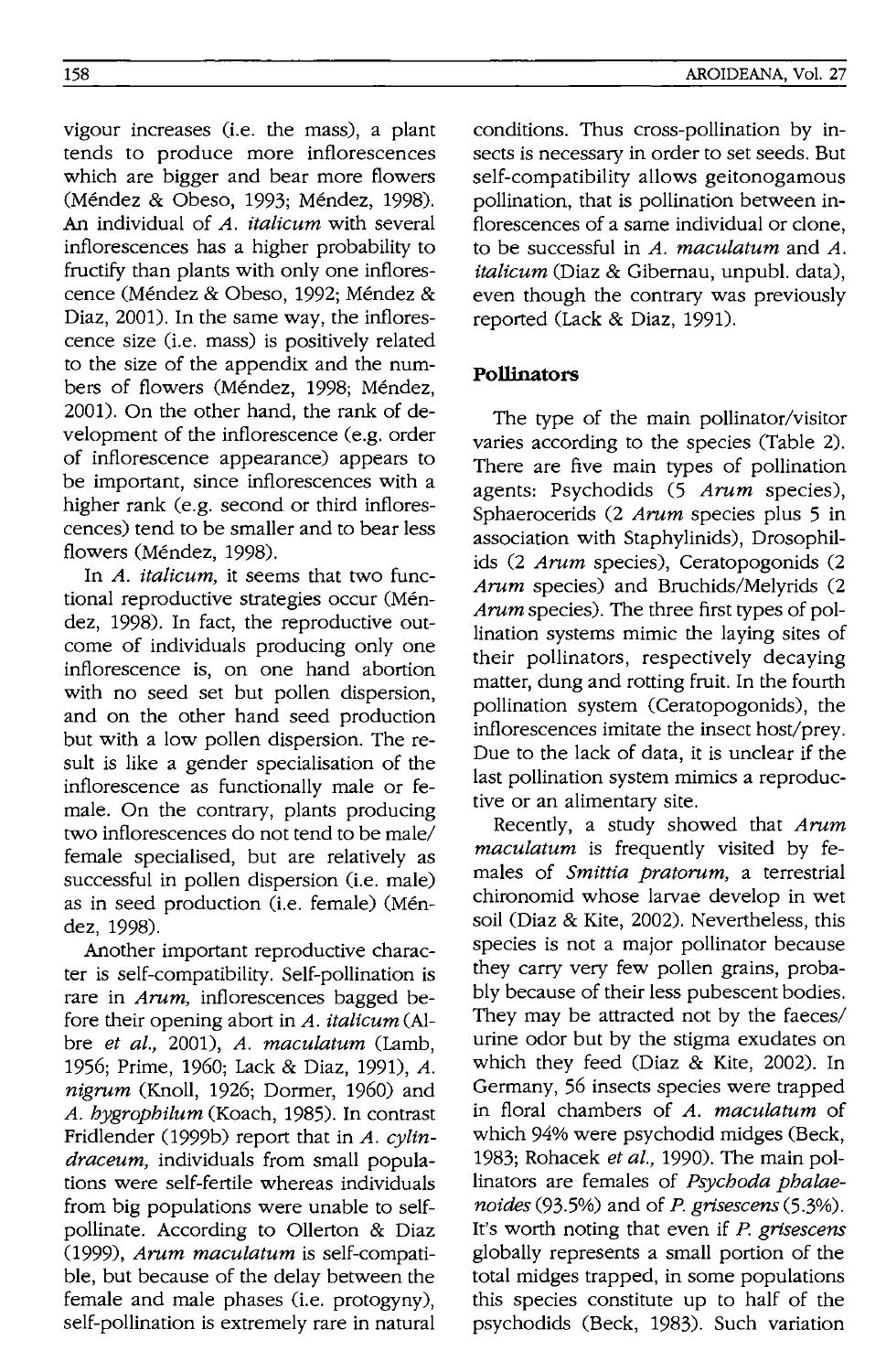has also been observed in England (Proctor *et al., 1996).* 

Pollinator variations can also occur among years. **In** *A. maculatum,* a population normally pollinated by *Psychoda phalaenoides,* flowered three weeks later during a year with bad weather conditions and was visited by *Piophila vulgaris* but had a low fruit set (Kite *et al., 1998).* 

**In** England, *A. maculatum* and *A. italicum* subsp *neglectum* both attracted mainly female *Psychoda phalaenoides* and *Smittia pratorum;* whereas *A. italicum*  subsp *italicum* attracted mainly *P. phalaenoides* and *P. grisescens* (Diaz & Kite, 2002). On the other hand, *A. italicum*  (subsp *italicum)* is pollinated by different species, namely *P. crassipenis* and *P. pusilla,* in Toulouse (Albre *et al.,* 2001). Interestingly, *P. crassipenis,* a rare species in England, has been recorded as a pollinator of British *A. italicum* (Withers, 1988). Consequently geographic variations of the pollinators of a same species might be frequent. Some other examples of such variations are detailed in the next section (see in the next paragraph "intraspecific variation").

**In** Israel, *Arum hygrophilum* is also pollinated by a *Psychoda* species, namely *P. cinerea,* but only the males are attracted (Koach, 1985). **In** this case, the inflorescence may not mimic the laying site of the pollinator as in *A. maculatum* or *A. italicum.* Interestingly, females of *P. cinerea*  were caught by inflorescences of *A. italicum* cultivated in a botanical garden (Koach, 1985). **In** Lebanon, *Arum hygrophilum* is pollinated by another Psychodid, *Sciria advena* (Kullenberg, 1953).

*Arum rupicola* (misidentified as *A. elongatum;* [Boyce, 1993]) attracts *Culicoides*  (Ceratopogonidae), an avian hematophagous parasite in Israel (Braverman & Koach 1982). This species cultivated in Austria or England also attracts other *Culicoides* or *Simulium* species, which are rather mammalophilic (Knoll, 1926; Drummond & Boorman, 2003). The inflorescence may mimic the fly host by its smell and heat and trap them once attracted. *Cu-* *licoides* was also trapped in rare occasions in *A. maculatum* (Beck, 1983)

These different kinds of interactions underline different mechanisms and adaptations of *Arum* species in order to achieve their sexual reproduction by trapping local insects.

### **Thermogenesis**

While almost all the species studied are known to produce some heat, this character varies among species. The main heating event can occur during the first evening or night after the spathe has opened as in: *A. italicum, A. maculatum, A. rupicola, A. jacquemontii.* On the other hand, *A. dioscoridis, A. creticum* and *A. palaestinum* produce heat during the early morning until midday (Koach, 1985; Skubatz *et al.,* 1990; Drummond & Hammond, 1993; Bermadinger-Stabentheiner & Stabentheiner, 1995; Albre *et al.,* 2003). Finally, no rise in temperature was found in *A. hygrophilum* (Koach, 1985). Another variable parameter is the intensity of heat production. The difference of temperature between the spadix and ambient can be high (15-20°C) as in *A. italicum, A. maculatum, A. rupicola, A. jacquemontii,*  medium (9-10°C) in *A. dioscoridis*, low (3°C) in *A. palaestinum* and *A. creticum,*  or null as in *A. hygrophilum* (Koach, 1985; Skubatz *et al.,* 1990; Drummond & Hammond, 1993; Bermadinger-Stabentheiner & Stabentheiner, 1995; Albre *et al., 2003).* 

# **Odors**

This paragraph is mainly based on the data presented in a major work done on *11 Arum* species (Kite *et at., 1998).* 

Odors of *Arum* species have been recorded (Table 1) and with a few exceptions are congruent among observers (Koach, 1985; Drummond & Hammond 1991, 1993; Boyce, 1993; Kite *et al., 1998;*  Drummond & Boorman, 2003; Boyce, 2004). According to Boyce (1993), "cryptic" species, except *Arum idaeum* produce odors, whereas "flag" species, except *A. creticum* are scentless, at least for a human nose.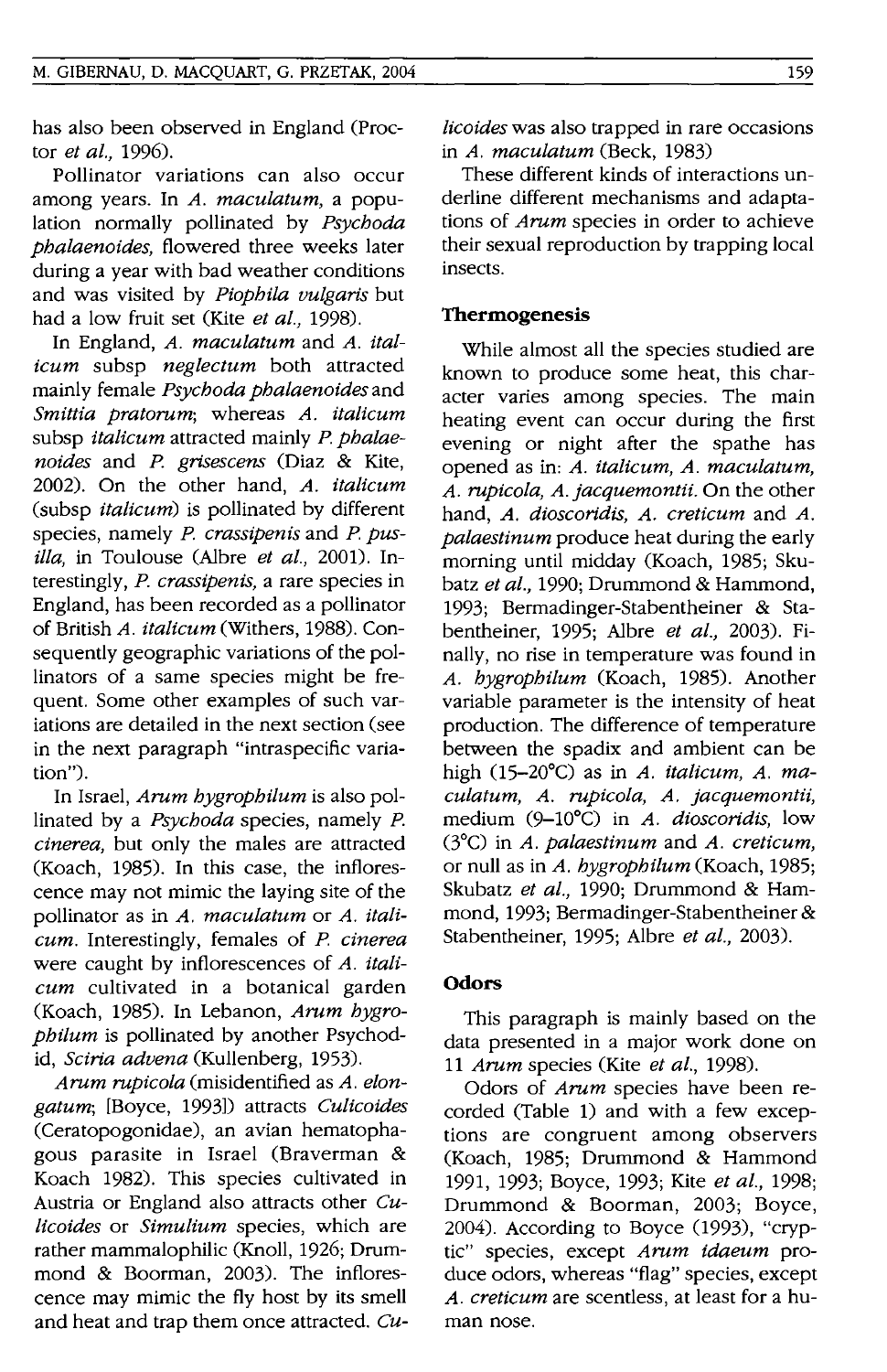

Fig. 3. Consensus strict tree ("chemogram") based on the relative abundances of the volatile compounds that composed the odor of various *Arum* species (data from Kite *et at.,* 1998; Table 3).

The odors of many *Arum* species have been studied (Kite, 1995; Kite *et at. 1998;*  Diaz & Kite, 2002), in which about 36 compounds have been found (see Table 3). The volatile compounds emitted by the appendix are variable among the species, but in general their foul odor smells like faeces or decaying matter. Common compounds are butanoïc acid esters, 1-decene, terpenes (citronellene and its derivatives), p-cresol, methyl salicylate, indole, 2-heptanone (Table 3). Some species appear clearly different like *A. creticum* or *A. pataestinum,* whose rotten fruit odor is due to benzyl alcohol and ethyl acetate. *Arum rupicola* var. *rupicola* is also different because of a mixture of various sesquiterpenes even if p-cresol is abundant (Table 3).

Based on the composition of *Arum*  odors published by Kite *et al.* (1998), a phylogenetic tree, that may be called a chemogram, has been produced (Fig. 3). On this "tree", *Arum* odors are grouped by chemical similarity. The integrity of one group, the 5 species with a dung odor plus *A. italicum,* is very well supported. Interestingly, *A. maculatum* and *A. ttalicum*  which are close species with similar faecal/urine odor are not in the same group, indicating certainly an odor convergence (Kite *et al.,* 1998). *Arum maculatum* has a different odor from the "dung group" by the absence of 1-decene,  $\beta$ -citronellene and its derivatives: dimethyl-octadiene and trimethyl-heptadiene (Table 3, Fig. 3). Thus the faeces/urine odor of these two species have different biosynthetic origins, the one of *A. italicum* been chemically derived from a dung odor. But despite these odoriferous differences, both species are mainly pollinated by the same insect *psychoda phalaenoides* in England (Diaz & Kite, 2002). Set apart from all others are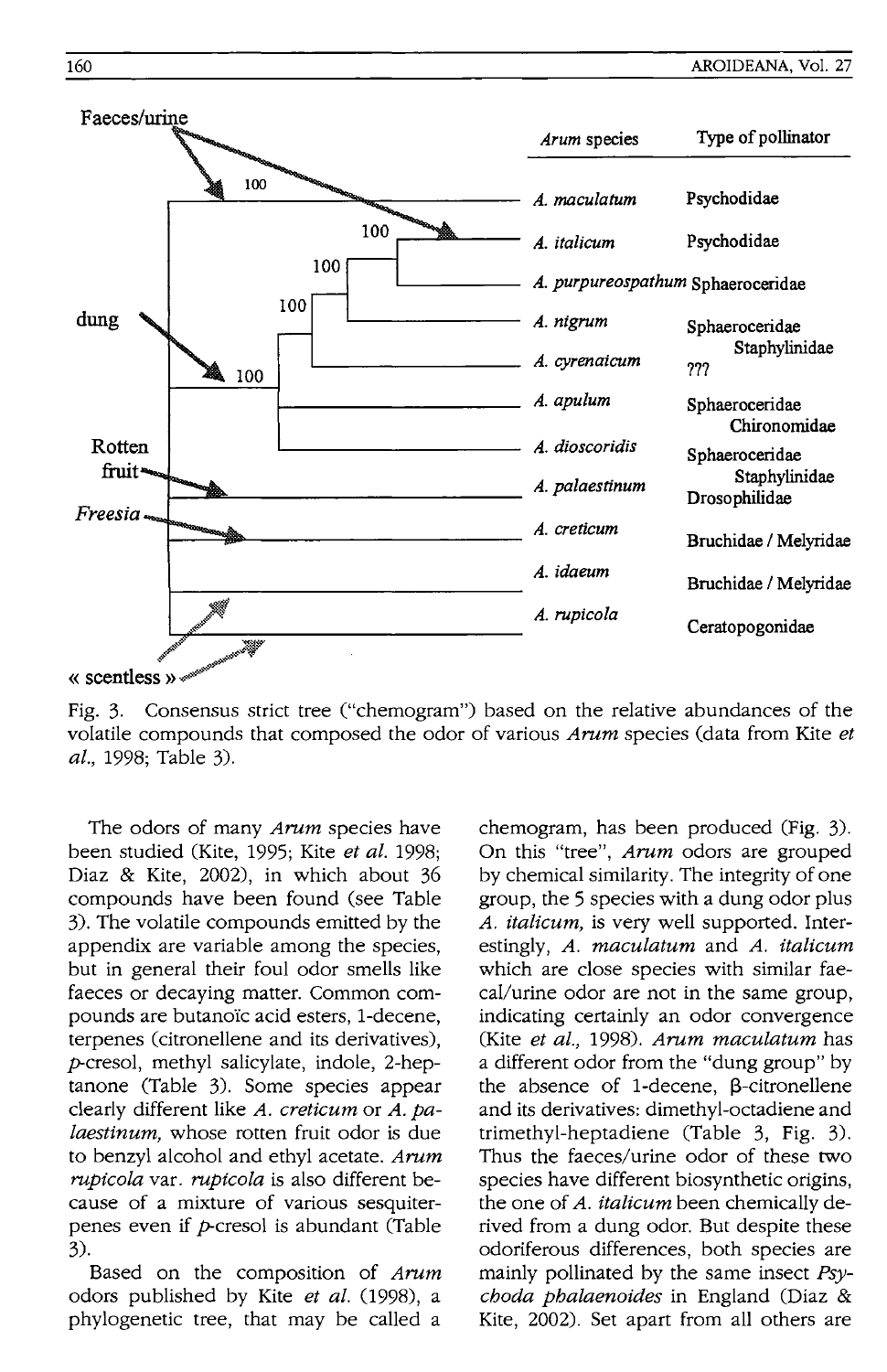the two species with no apparent odor (but which do emit volatile compounds!) and the two species with sweet odors similar to rotten fruit or *Freesia.* But the chemical relationships among these groups are not fully resolved.

Odors are also produced in the floral chamber, which are emitted by the fertile part of the spadix and not the chamber wall (Kite, 1995). Contrary to the odor emitted by the appendix, the floral chamber is highly homogeneous as 95% of the blend are bicyclogermacrenes for all the species studied. The exception is *A. creticum,* the only *Arum* species principally pollinated by beetles which emits  $\alpha$ -farnesene (Kite *et* aI., *1998).* 

Pollinator attraction in *Arum* is mainly olfactory, thus odor change often implies different visiting/pollinating insects.

Cryptic species-Three compounds in particular are responsible for the faeces/ urine odor in *Arum maculatum:* indole, pcresol and 2-heptanone (Kite, 1995). But p-cresol is a major volatile compound of cow dung, which may explain why *A. maculatum* is pollinated 95% by females of *Psychoda phalaenoides,* since this midge lays its eggs in cow dung. Thus the midges searching by smell for a laying site may be attracted by  $p$ -cresol emitted by the appendix, and trapped by deceit. A field experiment showed that *Psychoda* species were attracted to traps containing  $p$ -cresol, 2-heptanone, indole, or any combination (Kite *et al.,* 1998). The most attractive odors were p-cresol alone or the mixture of the three compounds. Since  $p$ -cresol is present in most odors studied (Table 3), this molecule is suspected to be a general attractant for coprophilous insects (Kite *et al., 1998).* 

The odor of *A. dioscoridis* var. *dioscoridis* seems to confirm the attractive properties of 2-heptanone and  $p$ -cresol, since this species emitting these two compounds, attracts coprophilous staphylinid beetles and sphaerocerid flies (Drummond & Hammond, 1991). Apparently females were more numerous than males but differences were not significant as they were in the insects trapped by *A. maculatum.* 

*Arum palaestinum* is an atypical "cryptic" species, since its appendix emits mainly ethyl acetate, producing a smell of rotten fruit. Consequently, the insects attracted are not coprophilous insects but rather different species of *Drosophila* (Koach, 1985; Kite *et al., 1998).* 

Finally, *A. idaeum* emits p-cresol and two derivatives (p-methyl anisole and 2 nitro-p-cresol) but in low quantities. This species is supposed to be scentless, but this suggests that it was never observed during the period of volatile production, or that the odor is not perceptible for the human nose. A sweet odor akin to violet and hyacinth has also been reported for this species by Drummond (in Kite *et al.,*  1998).

Flag species-These species are supposed to be non-smelling, except *Arum creticum,* whose odor recalls *Freesia* (Iridaceae) (Boyce, 1993). Nevertheless, these species do emit volatile compounds that can be detected by insects. Also, the appendix of *Arum rupicola* var. *rupicola*  produces numerous sesquiterpenes, traces of p-cresol, various alcohols, esters and ketones (Kite *et al.,* 1998). These different compounds constitute a blend which attracts biting midges (Ceratopogonidae) of the genus *Culicoides* which are vertebrate parasites (Braverman & Koach, 1982; Koach, 1986; Drummond & Boorman, 2003).

Intraspecific variations-The odor in some species may vary among populations, particularly in species with large or fragmented geographical distribution, and the types of pollinators attracted may also vary. *Arum maculatum* is described as having a foul and urinous scent in England, whereas on continental Europe, it smells like a mixture of mouse, lemon and rotting plant material (Prime, 1960).

*Arum palaestinum* has two different ecotypes, the first type emits the odor of rotting fruit and attracts *Drosophila;*  whereas the second type produces a smell of carrion which attracts necrophilous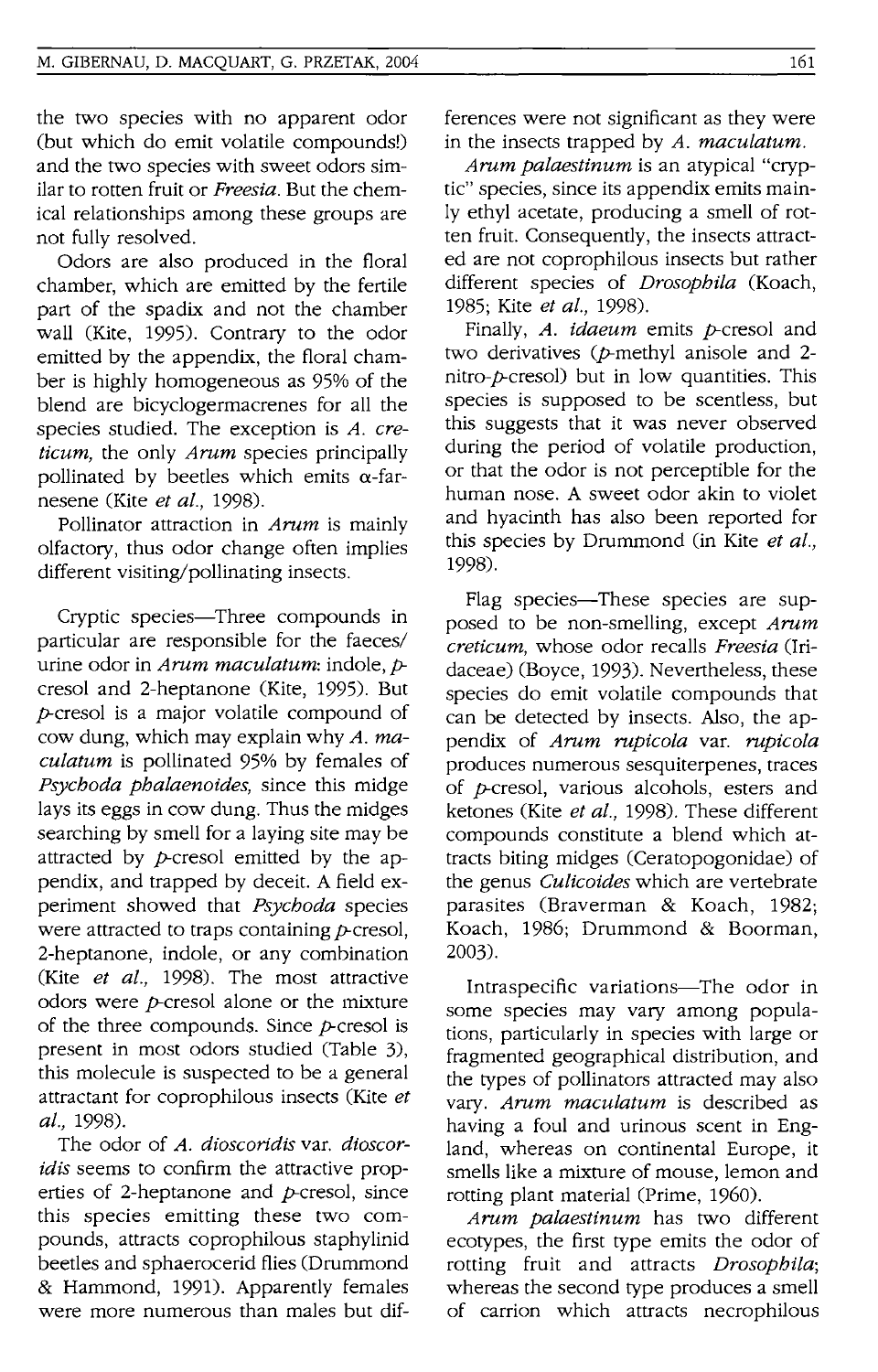| emitted by the appendix or the floral chamber in 11 species of Arum (data<br>from Kite et al., 1998). |                 |                        |                 |                 |  |  |
|-------------------------------------------------------------------------------------------------------|-----------------|------------------------|-----------------|-----------------|--|--|
| <b>Chemical class</b><br>compound names                                                               | A.              | A.<br>italicum<br>spp. | A.              | A.              |  |  |
| (or type)                                                                                             | maculatum       | Italicum               | apulum          | cyrenaicum      |  |  |
| APPENDIX                                                                                              |                 |                        |                 |                 |  |  |
| Fatty acid Derivatives                                                                                |                 |                        |                 |                 |  |  |
| 1-decene                                                                                              |                 | $++++$                 | $++++$          | $++++$          |  |  |
| $\beta$ -citronellene                                                                                 |                 | $++++$                 | $+ +$           | $++++$          |  |  |
| (dimethyl-octadiene)                                                                                  |                 | $+ +$                  | $++++$          | $++++$          |  |  |
| (trimethyl-heptadiene)                                                                                | $\div$          |                        |                 |                 |  |  |
| Ethyl acetate                                                                                         |                 |                        |                 |                 |  |  |
| Methyl butyrate                                                                                       | $\ddot{}$       | $++++$                 |                 | $^{\mathrm{+}}$ |  |  |
| Methyl isobutyrate                                                                                    |                 | $+ +$                  |                 | $+ +$           |  |  |
| 2-methyl methyl butyrate                                                                              | $\ddot{}$       | $+ +$                  |                 | $+$             |  |  |
| 2-heptanone                                                                                           | $++++$          | $+$                    | $\div$          | $+ +$           |  |  |
| 3-methyl butan-2-one                                                                                  | $+$             | $^{\mathrm{+}}$        |                 |                 |  |  |
| 3-methyl pentan-2-one                                                                                 | $+ +$           |                        |                 |                 |  |  |
| 6-methyl heptan-2-one                                                                                 |                 |                        |                 |                 |  |  |
| 2-nonanone                                                                                            | $^{\mathrm{+}}$ |                        |                 |                 |  |  |
| Ethanol                                                                                               | $\div$          | $++++$                 | $\ddot{}$       | $+ +$           |  |  |
| Propanol                                                                                              |                 |                        |                 |                 |  |  |
| Acetic acid                                                                                           |                 |                        |                 |                 |  |  |
| Benzenics                                                                                             |                 |                        |                 |                 |  |  |
| Benzeyl alcohol                                                                                       |                 |                        |                 |                 |  |  |
| Benzaldehyde                                                                                          |                 |                        |                 |                 |  |  |
| Methyl benzoate                                                                                       |                 |                        |                 |                 |  |  |
| Methyl salicylate                                                                                     | $\ddot{}$       |                        | $\bm{+}$        | $\bm{+}$        |  |  |
| $p$ -cresol                                                                                           | $+ +$           | $\pm$                  | $++++$          | $++++$          |  |  |
| p-methyl anisole                                                                                      |                 |                        |                 |                 |  |  |
| Nitrogen compounds                                                                                    |                 |                        |                 |                 |  |  |
| Indole                                                                                                | $++++$          |                        | $+ +$           | ┿               |  |  |
| Skatole                                                                                               |                 |                        |                 | $+$             |  |  |
| 2-nitro-p-cresol                                                                                      |                 |                        |                 |                 |  |  |
| Phenylpropanoids                                                                                      |                 |                        |                 |                 |  |  |
| Eugenol                                                                                               |                 |                        |                 |                 |  |  |
| Terpenoids                                                                                            |                 |                        |                 |                 |  |  |
| $\alpha$ -pinene                                                                                      | $+ +$           |                        |                 |                 |  |  |
| Myrcene                                                                                               | $+ +$           |                        |                 |                 |  |  |
| Limonene                                                                                              | $^{\mathrm{+}}$ | $+ +$                  |                 |                 |  |  |
| Sabinene                                                                                              | $+ +$           |                        |                 |                 |  |  |
| β-pinene                                                                                              | $+ +$           |                        |                 |                 |  |  |
| Terpinolene                                                                                           | $+ +$           |                        |                 |                 |  |  |
| Geraniol                                                                                              |                 |                        |                 |                 |  |  |
| Geranial                                                                                              |                 |                        |                 |                 |  |  |
| Citronellol                                                                                           | $\div$          |                        |                 |                 |  |  |
| (unidentified sesquiterpene)                                                                          | $++++$          | $+ +$                  | $^{\mathrm{+}}$ | $++++$          |  |  |
| Sesquiterpenes (various)                                                                              | $+++$           | $+ +$                  | $++$            | $\pm$           |  |  |
| FLORAL CHAMBER                                                                                        |                 |                        |                 |                 |  |  |
| Terpenoids                                                                                            |                 |                        |                 |                 |  |  |
| Bicyclogermacrene                                                                                     | $++++$          | $+ + + +$              | ?               | $+ + + +$       |  |  |
| α-farnesene                                                                                           |                 |                        | 2               |                 |  |  |
| * + + + +: >90%; + + +: 10-90%; + +: 1-10%; +: <1%; ?: not analysed.                                  |                 |                        |                 |                 |  |  |

**Table 3. Relative abundances of volatile compounds· present in the odors emitted by the appendix or the floral chamber in 11 species of** *Arum* **(data**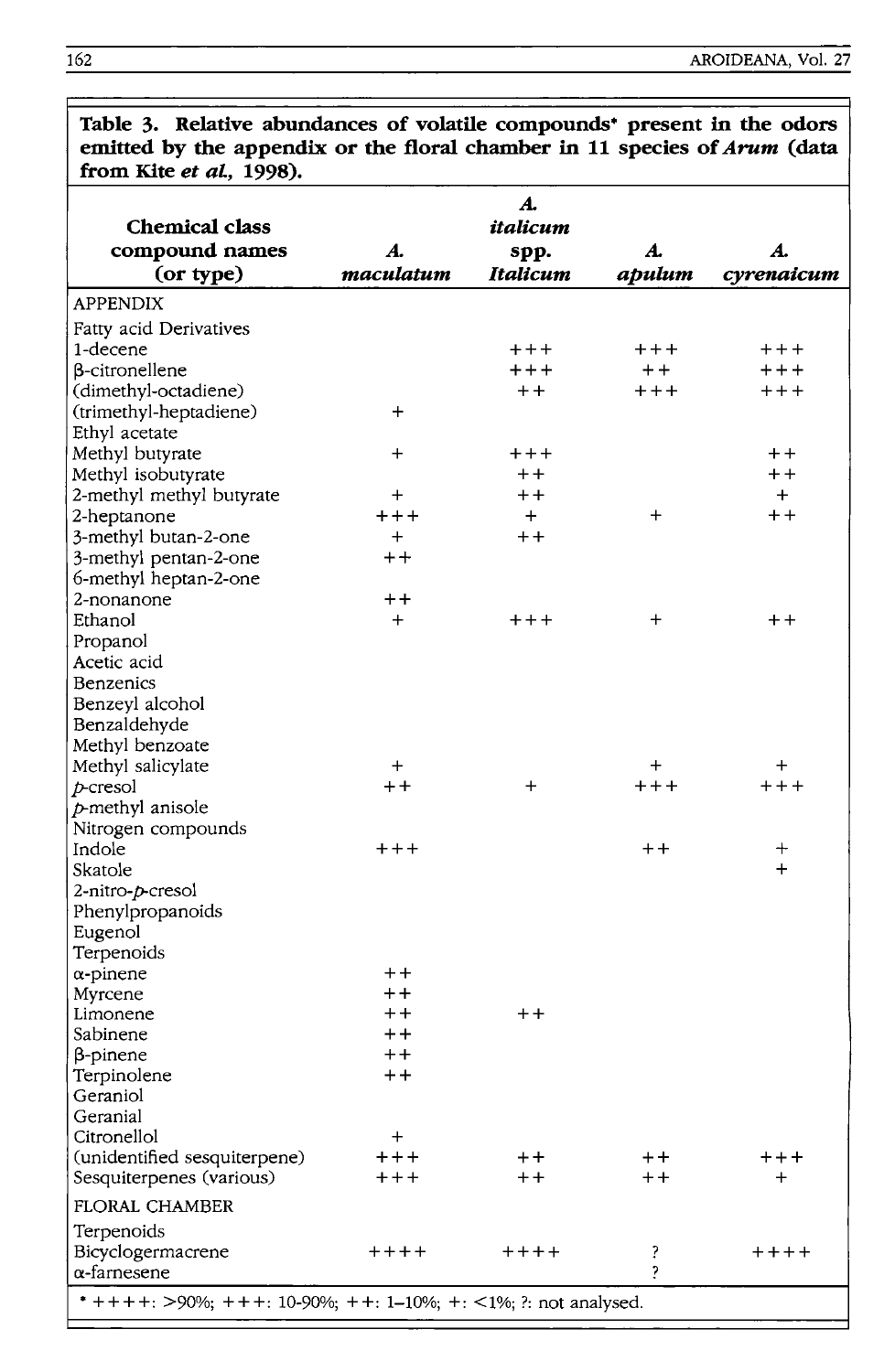**Table 3. Extended.** 

| $\boldsymbol{\mathcal{A}}$ .<br>nigrum | A.<br>purpureo-  | A.<br>spathum dioscoridis | $\boldsymbol{\mathcal{A}}$ .<br>palaes-<br><b>tinum</b> | $\boldsymbol{A}$ .<br>creticum | $A^{\cdot}$<br>idaeum                 | $\boldsymbol{A}$ .<br>rupicola<br>var.<br>rupicola |
|----------------------------------------|------------------|---------------------------|---------------------------------------------------------|--------------------------------|---------------------------------------|----------------------------------------------------|
|                                        |                  |                           |                                                         |                                |                                       |                                                    |
| $++++$                                 | $++++$           | $++++$                    |                                                         |                                |                                       |                                                    |
| $++++$                                 | $++++$           | $+ +$                     |                                                         |                                |                                       |                                                    |
| $++++$                                 | $++++$           | $++$                      |                                                         |                                |                                       |                                                    |
|                                        |                  |                           |                                                         | $+ +$                          |                                       |                                                    |
|                                        |                  |                           | $++++$                                                  |                                |                                       |                                                    |
| $+ +$<br>$++$                          | $+ +$<br>$++$    |                           |                                                         |                                |                                       | $\ddot{}$                                          |
|                                        |                  |                           |                                                         | $+ +$                          |                                       |                                                    |
| $++$                                   | $\boldsymbol{+}$ | $+ +$                     |                                                         |                                |                                       |                                                    |
|                                        |                  |                           |                                                         |                                |                                       |                                                    |
|                                        |                  |                           |                                                         |                                |                                       |                                                    |
|                                        |                  |                           |                                                         |                                |                                       | $+ +$                                              |
|                                        |                  |                           |                                                         |                                |                                       |                                                    |
| $+ +$                                  | $++$<br>$+ +$    | $++$                      | $+ +$                                                   | $+ +$<br>$++$                  |                                       |                                                    |
|                                        |                  |                           | $++$                                                    |                                |                                       |                                                    |
|                                        |                  |                           |                                                         |                                |                                       |                                                    |
|                                        |                  |                           |                                                         | $++++$                         |                                       |                                                    |
|                                        |                  |                           |                                                         | $+ +$                          |                                       |                                                    |
|                                        |                  |                           |                                                         | $+ +$                          |                                       |                                                    |
| $+ +$                                  | $+ +$            |                           |                                                         | $++$                           | $++++$                                |                                                    |
|                                        |                  | $+++$                     |                                                         |                                | $+ +$                                 | $+ + +$                                            |
|                                        |                  |                           |                                                         |                                |                                       |                                                    |
| $+ +$                                  |                  |                           |                                                         | $+ +$                          |                                       |                                                    |
| $+ +$                                  |                  |                           |                                                         | $+$                            |                                       |                                                    |
|                                        |                  |                           |                                                         |                                | $++$                                  |                                                    |
|                                        |                  |                           |                                                         | $++$                           |                                       |                                                    |
|                                        |                  |                           |                                                         |                                |                                       |                                                    |
|                                        |                  |                           |                                                         |                                |                                       |                                                    |
|                                        |                  |                           |                                                         |                                |                                       |                                                    |
|                                        |                  |                           |                                                         |                                |                                       |                                                    |
|                                        |                  |                           |                                                         |                                |                                       |                                                    |
|                                        |                  |                           |                                                         |                                |                                       |                                                    |
|                                        |                  |                           |                                                         | $+ +$                          |                                       |                                                    |
|                                        |                  |                           |                                                         | $\pm$                          |                                       |                                                    |
|                                        |                  |                           |                                                         | $+ +$                          |                                       |                                                    |
| $++$                                   | $+ +$            | $+ +$                     |                                                         |                                |                                       |                                                    |
| $++$                                   | $+ +$            | $+ +$                     |                                                         | $+$                            |                                       | $++++$                                             |
|                                        |                  |                           |                                                         |                                |                                       |                                                    |
|                                        |                  |                           |                                                         |                                |                                       |                                                    |
| $++++$                                 | $++++$           | $++++$                    | $++++$                                                  | $+++++$                        | $\ddot{\mathbf{z}}$<br>$\overline{?}$ | $\ddot{\cdot}$                                     |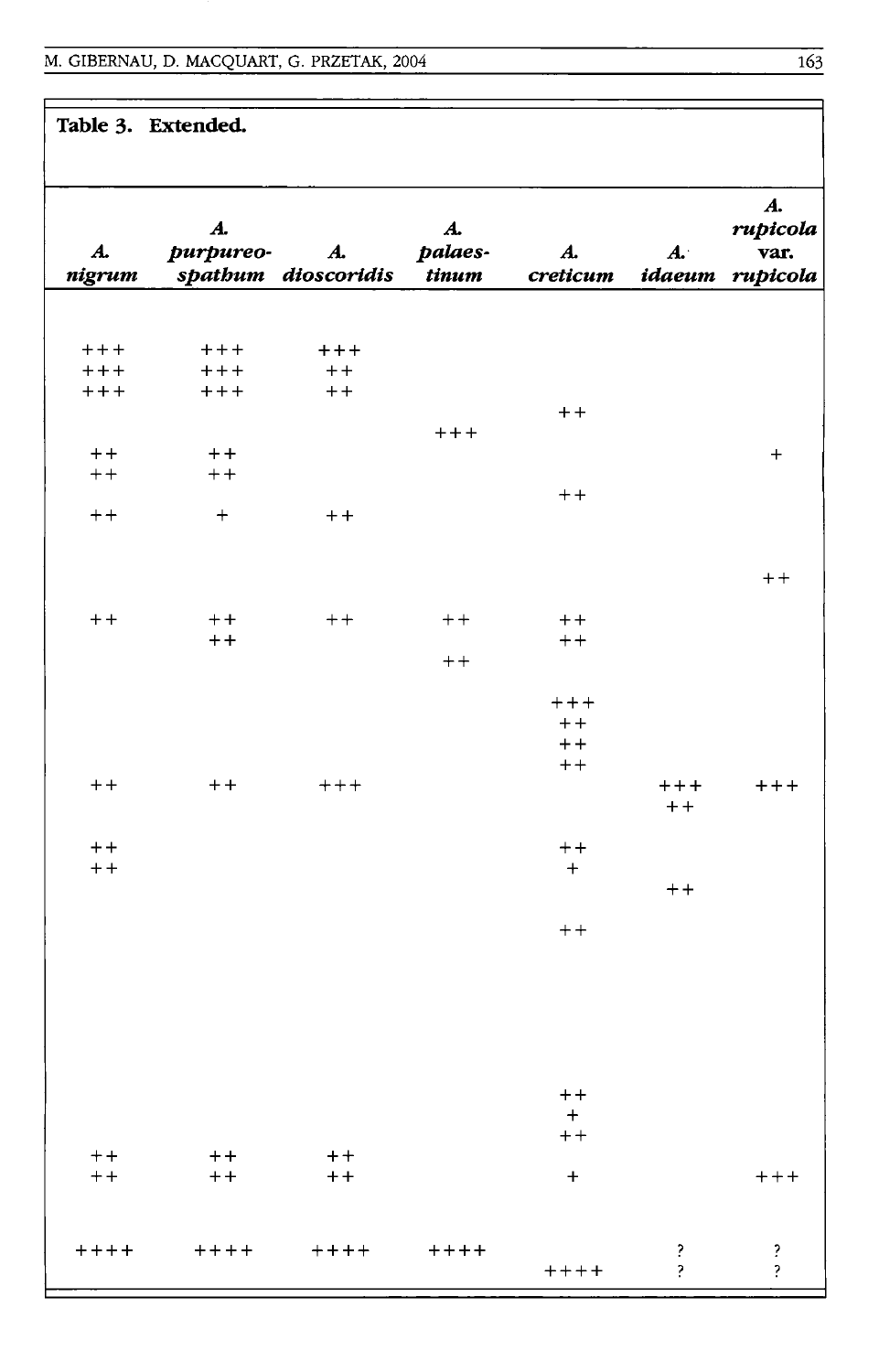scarabs and flies (Koach 1985, 1986; Drummond & Hammond, 1993). In the same way, *A. orientale,* in Cyprus, is known to have a fruit-scented form attracting *Drosophila,* whereas a faecal-scented form attracts *Atheta* staphylinids (Drummond & Hammond, 1991). *Arum dioscoridis* has been collected frequently and represents the best documentation on geographical pollinator variation. In Turkey, this species traps coprophilous beetles (Staphylinidae: *Anotylus* and *A theta)*  whereas in Cyprus it is mainly coprophilous flies (Sphaerocerid: *Coproica)* with some *Anotylus* and *Atheta* (Drummond & Hammond, 1991). In Lebanon, *A. dioscoridis* is pollinated by other coprophilous beetles (Staphylinidae, Scarabaeideae) and scatophagid flies (Kullenberg, 1953), but none of the Lebanese species are the same as those from Turkey or Cyprus (Drummond & Hammond, 1991). In Israel the visitors are coprophilous flies (Sphaeroceridae, Sepsidae) and beetles (Staphylinidae, Scarabaeideae) (Koach, 1985; Papp & Rohacek, 1987). The odor variation has not been studied between these locations, but distinct odor profiles apparently exist between *A. dioscoridisvar. dioscoridisand A. dioscoridis* var. *philistaeum* (Kite *et al.,*  1998). These different ecotypes may be an adaptation to a differential availability of pollinators among the localities.

Differences in volatile compounds have been found between the odor of the two English sub-species of *Arum italicum*  (Diaz & Kite, 2002). In particular; 2,6-dimethyl-2,6-octadiene and one derivative are present in the odor of *A. italicum*  subsp. *neglectum* and absent in *A. italicum* subsp. *italicum.* Moreover, p-cresol is more abundant in this latter sub-species. This odor difference may be related to the fact that *A. italicum* subsp. *italicum* attracts *P. phalaenoides* and *P. grisescens*  whereas it is *P. phalaenoides* and *Smittia pratorum* in *A. italicum* subsp. *neglectum*  (Diaz & Kite, 2002). Finally, an atypical French population of *A. maculatum* with yellow appendices may attract not only *Psychoda* but also domestic flies (Fridlender, 1999b). *Arum maculatum* populations where the percentage of yellow spadices is high (up to 50%) have been reported also in England but no data related to pollination exist (Prime, 1960).

# **CONCLUSION**

Even if the inflorescence morphology is basically very similar among the different species of *Arum* (i.e. a spadix surrounded by a spathe which forms a floral chamber at its base), pollination systems appear to be diverse. Pollinator types attracted are in fact very different: beetles (Bruchidae, Scarabaeideae, Staphylinidae), flies (Drosophilidae, Sphaeroceridae, Psychodidae). So are the floral odors produced (sweet, faeces, urine, foetid, carrion, or none perceptible). Actually, the complete thermogenic pattern is known for only a few species, studying this character on new species may reveal variations of thermogenesis through the genus. Consequently, a general pollination model is clearly not valid for the whole genus, particularly since *A. creticum* shows several peculiarities. These differences are probably related to the biogeographical history of the genus. The species have, during their evolution, colonised various habitats in the different regions of Europe and Middle East in which they had experienced different climatic, ecological and fauna constraints and may have developed particular adaptations. However, in the absence of phylogenetic data, it is actually impossible to determine how these different reproductive strategies have developed and evolved during the history of this genus.

It is important to bear in mind that this review is based on data available on just a few species, with numerous species still to be studied. Such studies would allow testing different hypotheses on the evolution of plant-pollinators, for which the genus *Arum* appears to be a good system.

# **ACKNOWLEDGMENTS**

We wish to thank Peter Boyce for sharing much information and personal data and also for correcting the manuscript, and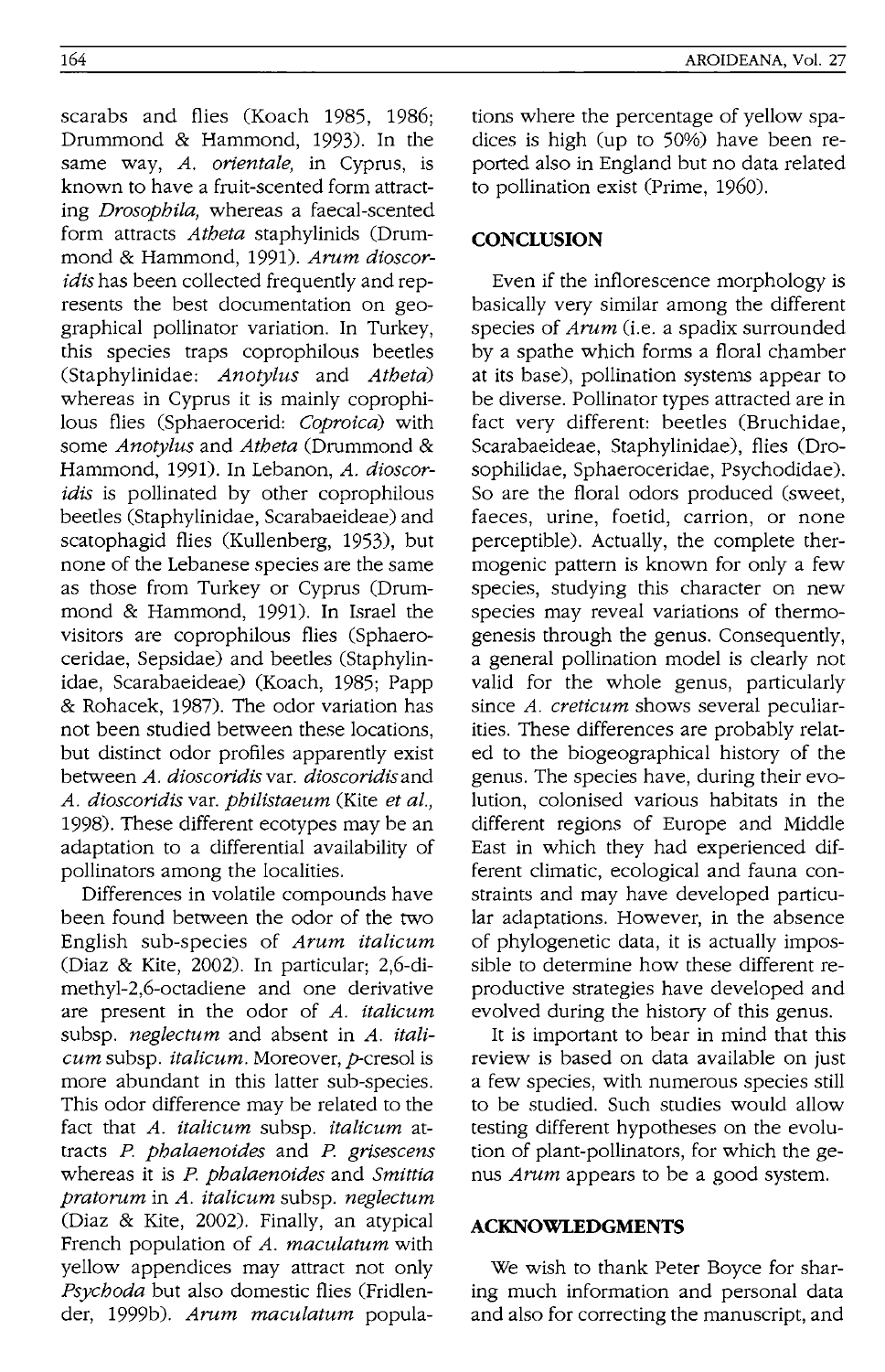Derek Burch for his constructive comments (as always) on the manuscript.

#### **llTERATURE CITED**

- Albre, J., A. Quilichini & M. Gibernau. 2003. Pollination ecology of *Arum* it*alicum* (Araceae). *Bot. j. Linn. Soc.*  141:205-214.
- Arcangeli, G. 1883. Sull'impollinazione in alcune Araceae. *Nuovo Giorn. Bot. Ital. 15:72-97.*
- Barabé, D., M. Gibernau & F. Forest. 2002. Zonal thermogenetic dynamics of two *Philodendron* species from two different subgenera (Araceae). *Bot. j. Linn. Soc. 139:79-86.*
- Barabe, D., C. Lacroix & M. Gibernau. 2003. Development of the flower and inflorescence of *Arum italicum* (Araceae). *Can. j. Bot. 81:622-632.*
- Bay, D. C. 1995. Thermogenesis in the Aroids. *Aroideana 18:32-39.*
- Beck, I. 1983. Blütenökologische Untersuchungen am Aronstab *(Arum ma*culatum L.). Unpublished Thesis, University of Tiibingen. 122p.
- Bermadinger-Stabentheiner, E. & A. Stabentheiner. 1995. Dynamics of thermogenesis and structure of epidermal tissues in inflorescences of *Arum maculatum. New Phytol. 131:41-50.*
- Boyce, P. 1993. The *Genus Arum.* The Royal Botanic Gardens, Kew, London. 197p.
	- ---. 2004. *Arum-a* decade of change. The *Plantsman* (In press).
- Braverman, Y. & Y. Koach. 1982. Culicoides species found in the inflorescences of *Arum elongatum* in Israel. *Mosquito News 42:516-517.*
- Church, A. H. 1908. *Types of Floral Mechanism: A Selection of Diagrams and Descriptions of Common Flowers Arranged as an Introduction to the Systematic Study of Angiosperms.* Clarendon Press, Oxford.
- Croat, T. B. 2000. History and current status of systematic research with Araceae. web page: www.aroid.org/literature/ croat/history/history\_contents.html.
- Diaz, A. & G. C. Kite. 2002. A comparison

of the pollination ecology of *Arum maculatum* and *A. italicum* in England. *Watsonia.24:171-181.* 

- Dormer, K. J. 1960. The truth about pollination in *Arum. New Scient. 59:298-* 301.
- Drummond, D. C. & P. M. Hammond. 1991. Insects visiting *Arum dioscoridis* SM. and *A. orientale* M. Bieb. *Entomol. Month. Mag. 127:151-156.*
- $-$ , 1993. Insects visiting *Arum creticum* Boiss. & Heldr., *A. concinnatum*  Schott and *A. purpureospathum* Boyce. *Entomol. Month. Mag. 129:245-* 251.
- Drummond, D. C. & J. Boorman. 2003. Further records of some Arum species and their insect visitors. *Entomol. Month. Mag. 139:163-166.*
- Fridlender, A. 1999a. Identification des *Arum* de la flore française. *J. Bot. Soc. bot. France 11:29-43.*
- ---. 1999b. Observations sur la biologie de *I'Arum cylandraceum* Gasp. (Araceae) en Corse. *Acta Bot. Gall.*  146:297-309.
- Gibernau, M. 2003. Pollinators and visitors of Aroid inflorescences. *Aroideana*  26:66-83.
- Gibernau, M., D. Barabé, P. Cerdan & A. Dejean. 1999. Beetle pollination of *Philodendron solimoesense* (Araceae) in French Guiana. *Int. j. Plant Sci.*  160:1135-1143.
- Gibernau, M., D. Macquart & A. Diaz. 2003. Pollen viability and longevity in two species of *Arum. Aroideana 26:*  27-32.
- Grensted, 1. W. 1947. Diptera in the spathes of Arum maculatum L. *Entomol. Month. Mag. 83:1-3.*
- Kite, G. C. 1995. The floral odor of *Arum maculatum. Bioch. Syst.* & *Ecol.*  23(4):343-354.
- Kite, G. C., W. 1. A. Hetterrscheid, M. J. Lewis, P. C. Boyce, J. Ollerton, E. Cocklin, A. Diaz & M. S. J. Simmonds. 1998. Inflorescence odours and pollinators of *Arum* and *Amorphophallus*  (Araceae), pp. 295-315 *In* S. J. Owens & P. J. Rudall (eds.), *Reproductive Biology.* Royal Botanic Gardens, Kew.